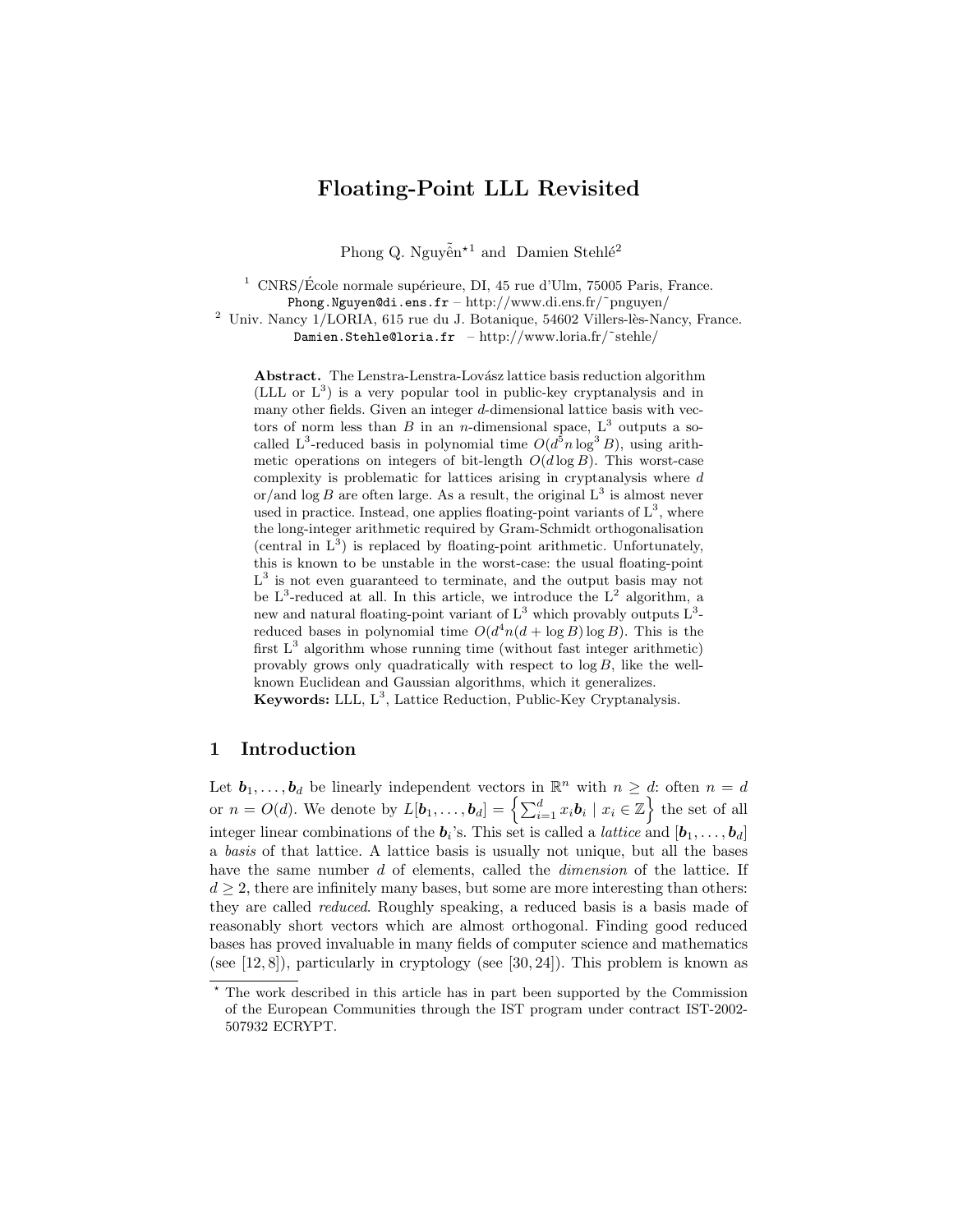lattice reduction and can intuitively be viewed as a vectorial generalisation of gcd computations.

The first breakthrough in lattice reduction dates back to 1981 with Lenstra's celebrated work on integer programming [20, 21], which was, among others, based on a novel lattice reduction technique (which can be found in the preliminary version [20] of [21]). Lenstra's reduction technique was only polynomial-time for fixed dimension, which was however sufficient in  $[20]$ . This inspired Lovász to develop a polynomial-time variant of the algorithm, which reached a final form in the seminal paper  $[19]$  where Lenstra, Lenstra and Lovász applied it to factor rational polynomials in polynomial time (back then, a famous problem), from which the name LLL or  $L^3$  comes. Further refinements of the  $L^3$  algorithm were later proposed, notably by Schnorr [33, 34]. Reduction algorithms (in particular L<sup>3</sup>) have arguably become the most popular tool in public-key cryptanalysis (see the survey [30]). In the past twenty-five years, they have been used to break many public-key cryptosystems, including knapsack cryptosystems [31], RSA in particular settings  $[9, 7, 6]$ , DSA and similar signatures in particular settings  $[14]$ , 26], etc.

Given as input an integer  $d$ -dimensional lattice basis whose  $n$ -dimensional vectors have norm less than  $B$ ,  $L^3$  outputs a so-called  $L^3$ -reduced basis in time  $O(d^5 n \log^3 B)$  without fast integer arithmetic, using arithmetic operations on integers of bit-length  $O(d \log B)$ . This worst-case complexity turns out to be problematic in practice, especially for lattices arising in cryptanalysis where d or/and  $\log B$  are often large. For instance, in a typical RSA application of Coppersmith's lattice-based theorem [9], we may need to reduce a 64-dimensional lattice with vectors having RSA-type coefficients (1024-bit), in which case the complexity becomes " $d^5n \log^3 B = 2^{66}$ ". As a result, the original L<sup>3</sup> algorithm is seldom used in practice. Instead, one applies floating-point  $(p)$  variants, where the long-integer arithmetic required by Gram-Schmidt orthogonalisation (which plays a central role in  $L^3$ ) is replaced by floating-point arithmetic (*fpa*) on much smaller numbers. The use of  $fpa$  in  $L^3$  goes back to the early eighties when  $L^3$  was used to solve low-density knapsacks [17]. Unfortunately, fpa may lead to stability problems, both in theory and practice, especially when the dimension increases: the running time of  $fp$  variants of  $L^3$  such as Schnorr-Euchner's [36] is not guaranteed to be polynomial nor even finite, and the output basis may not be  $L^3$ -reduced at all. This phenomenon is well-known to  $L^3$  practitioners, and is usually solved by sufficiently increasing the precision. For instance, experimental problems arose during the cryptanalyses [29, 25] of lattice-based cryptosystems, which led to improvements in Shoup's NTL library [41].

There is however one provable  $fp$ -variant of  $L^3$ , due to Schnorr [34], which significantly improves the worst-case complexity. Schnorr's variant outputs an approximate L<sup>3</sup>-reduced basis in time  $O(d^3 n \log B(d + \log B)^2)$ , using  $O(d +$  $log B$ ) precision fp numbers. However, this algorithm is mostly of theoretical interest and is not implemented in any of the main computational libraries [41,  $22, 4, 1$ . This can be explained by at least three reasons: it is not clear which  $fp$ model is used, the algorithm is difficult to describe, and the hidden complexity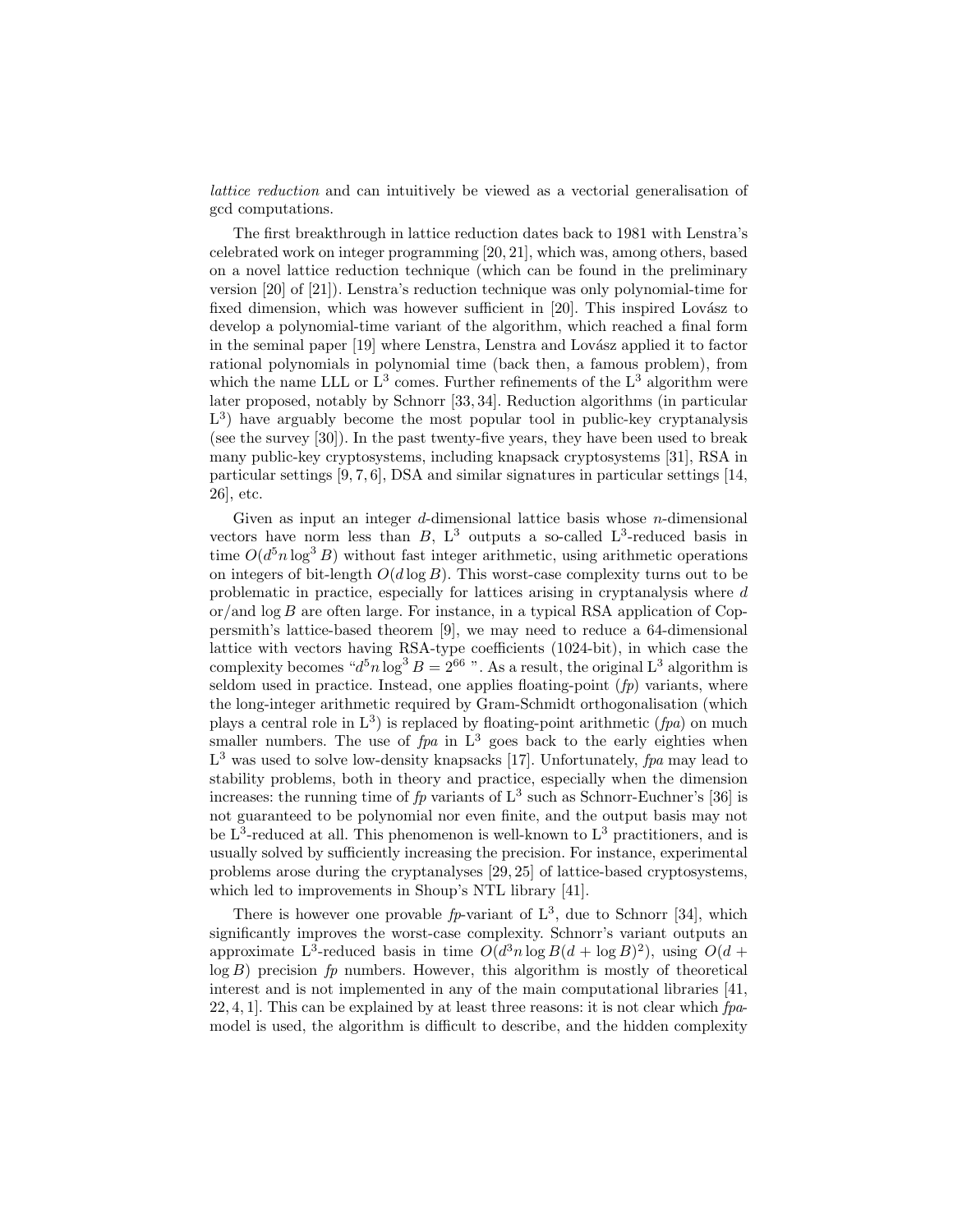constants are rather large. More precisely, the required precision of  $fp$  numbers in [34] seems to be higher than  $12d + 7 \log_2 B$ .

OUR RESULTS. We present the L<sup>2</sup> algorithm, a new and simple  $fp$ -variant of L<sup>3</sup> in a standard  $fpa$ -model, which provably outputs approximate  $L^3$ -reduced bases in polynomial time. More precisely, its complexity is  $O(d^4n(d + \log B) \log B)$  using only a  $(d \log_2 3)$ -bit precision, which is independent of log B. This is the first  $L^3$  whose running time grows only quadratically with respect to  $\log B$  (hence the name  $L^2$ ), whereas the growth is cubic – without fast integer arithmetic – for all other provable  $L^3$  algorithms known. This improvement is significant for lattices where  $\log B$  is larger than d, for example those arising from minimal polynomials  $[8]$  and Coppersmith's technique  $[9]$ . Interestingly,  $L^3$  can be viewed as a generalisation of the famous Euclidean and Gaussian algorithms whose complexities are quadratic, not cubic like the original  $L^3$ . This arguably makes L<sup>2</sup> closer to the Euclid algorithm.

|                                  | $L^3[19]$ | Schnorr <sup>[34]</sup>                                                                       |                            |
|----------------------------------|-----------|-----------------------------------------------------------------------------------------------|----------------------------|
| Required precision $O(d \log B)$ |           | $> 12d + 7 \log_2 B$                                                                          | $d \log_2 3 \approx 1.58d$ |
| Complexity                       |           | $\left O(d^5n\log^3 B) \right O(d^3n(d+\log B)^2\log B) \left O(d^4n(d+\log B)\log B)\right $ |                            |

Fig. 1. Comparison of different  $L^3$  algorithms.

The  $L^2$  algorithm is based on several improvements, both in the  $L^3$  algorithm itself and more importantly in its analysis. From an algorithmic point of view, we improve the accuracy of the usual Gram-Schmidt computations by a systematic use of the Gram matrix, and we adapt Babai's nearest plane algorithm [3] to fpa in order to stabilize the so-called size-reduction process extensively used in  $L^3$ . We give tight bounds on the accuracy of Gram-Schmidt computations to prove the correctness of  $L^2$ . The analysis led to the discovery of surprisingly bad lattices: for instance, we found a 55-dimensional lattice [28] with 100-bit vectors which makes NTL's LLL FP [41] (an improved version of [36]) loop forever, which contradicts [16] where it is claimed that double precision is sufficient in [36] to  $L^3$ -reduce lattices up to dimension 250 with classical Gram-Schmidt. However, for random looking lattice bases, stability problems seem to arise only in dimension much higher than 55, due perhaps to the well-known experimental fact that for such input bases,  $L^3$  outputs better bases than for the worst-case. Finally, to establish a quadratic running time, we generalize a well-known cascade phenomenon in the complexity analysis of the Gaussian and Euclidean algorithms. This was inspired by the so-called greedy lattice reduction algorithm of [27], which is quadratic in low dimension thanks to another cascade. The cascade analysis is made possible by the efficiency of our  $fp$ -variant of Babai's algorithm, and cannot be adapted to the standard  $L<sup>3</sup>$  algorithm. Besides, our tight bound on Babai's algorithm may be of independent interest. For instance, in Micciancio's variant [23] of the GGH cryptosystem [10], Babai's algorithm is used to decrypt.

RELATED WORK. Much work  $[38, 34, 42, 15, 16, 35]$  has been devoted to improve  $L^3$ , specifically the exponent of d in the complexity, but none has improved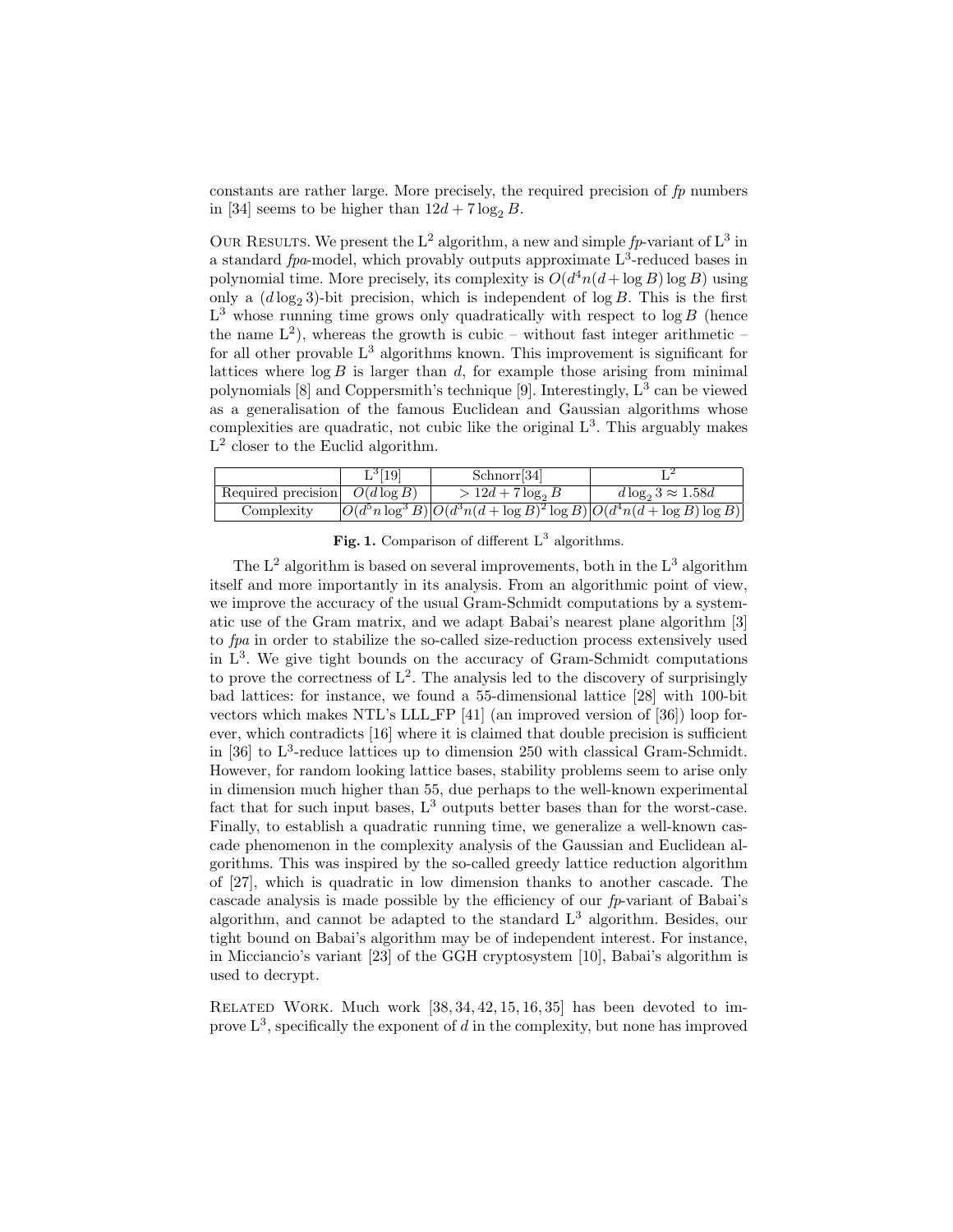the  $\log^3 B$  factor (except [44, 39] for dimension two). Some of these improvements might be adaptable to  $L^2$ .

Floating-point stability has long been a mysterious issue in  $L^3$ . When it was realized during experiments that classical Gram-Schmidt orthogonalisation could be very unstable, it was suggested in the late nineties to use well-known alternative techniques (see [18, 11]) like Givens rotations (implemented in NTL) or Householder reflections, which are more expensive but seem to be more stable in practice. However, from a theoretical point of view, the best results known on the worst-case accuracy of such techniques are not significantly better than the so-called Modified Gram-Schmidt algorithm. Besides, most numerical analysis results refer to backward stability and not accuracy: such a mistake is made in [16], where a theorem from [18] is incorrectly applied. At the moment, it is therefore not clear how to exploit known results on Givens rotations and Householder reflections to improve  $L^3$  theoretically. This is why  $L^2$  only uses a process close to classical Gram-Schmidt.

ROAD MAP. In Section 2 we provide necessary background on lattices and  $L^3$ . We describe the  $L^2$  algorithm in Section 3. Section 4 proves the correctness of L<sup>2</sup> , while Section 5 analyzes its complexity. Additional information (such as complete proofs of technical lemmata and experimental results) will be given in the journal version of the present work.

REMARKS. Like  $L^3$ , the  $L^2$  algorithm works in fact with the underlying quadratic form and can therefore be used to reduce positive definite integer quadratic forms. It can be checked (see the full version) that  $L^2$  can be extended to linearly dependent vectors, leading to what is to our knowledge the fastest algorithm known to construct a lattice basis from a generating set. Schnorr pointed out that the required precision in  $L^2$  can be slightly decreased by using a better summation algorithm than ours (e.g. a tree-like algorithm), which may be interesting if one is restricted to a fixed precision. For the sake of simplicity, we keep a basic summation algorithm.

## 2 Background

NOTATION. All logarithms are in base 2. Let  $\Vert . \Vert$  and  $\langle ., . \rangle$  be the Euclidean norm and inner product of  $\mathbb{R}^n$ . The notation  $\lceil x \rceil$  denotes a closest integer to x. Bold variables are vectors. All the lattices we consider are integer lattices, as usual. The complexity model we use is the RAM model, and the computational cost is measured in elementary operations on bits, without fast integer arithmetic [40]. Our fpa-model is a smooth extension of the IEEE-754 standard [2], as provided by NTL [41] and MPFR [32]. With an  $\ell$ -bit working precision, a fp-number is of the form  $x = \pm m_x \cdot 2^{e_x}$  where the mantissa  $m_x \in [1/2, 1)$  is  $\ell$ -bit long and the exponent  $e_x$  is an integer. We expect all four basic fp-operations to be correctly rounded: the returned value  $(a \text{ op } b)$  for op  $\in \{+, -, \langle , * \rangle \}$  is a closest  $fp$ -number to  $(a \text{ op } b)$ . In our complexity analysis, we do not consider the cost of the arithmetic on the exponents: it can be checked that the exponents are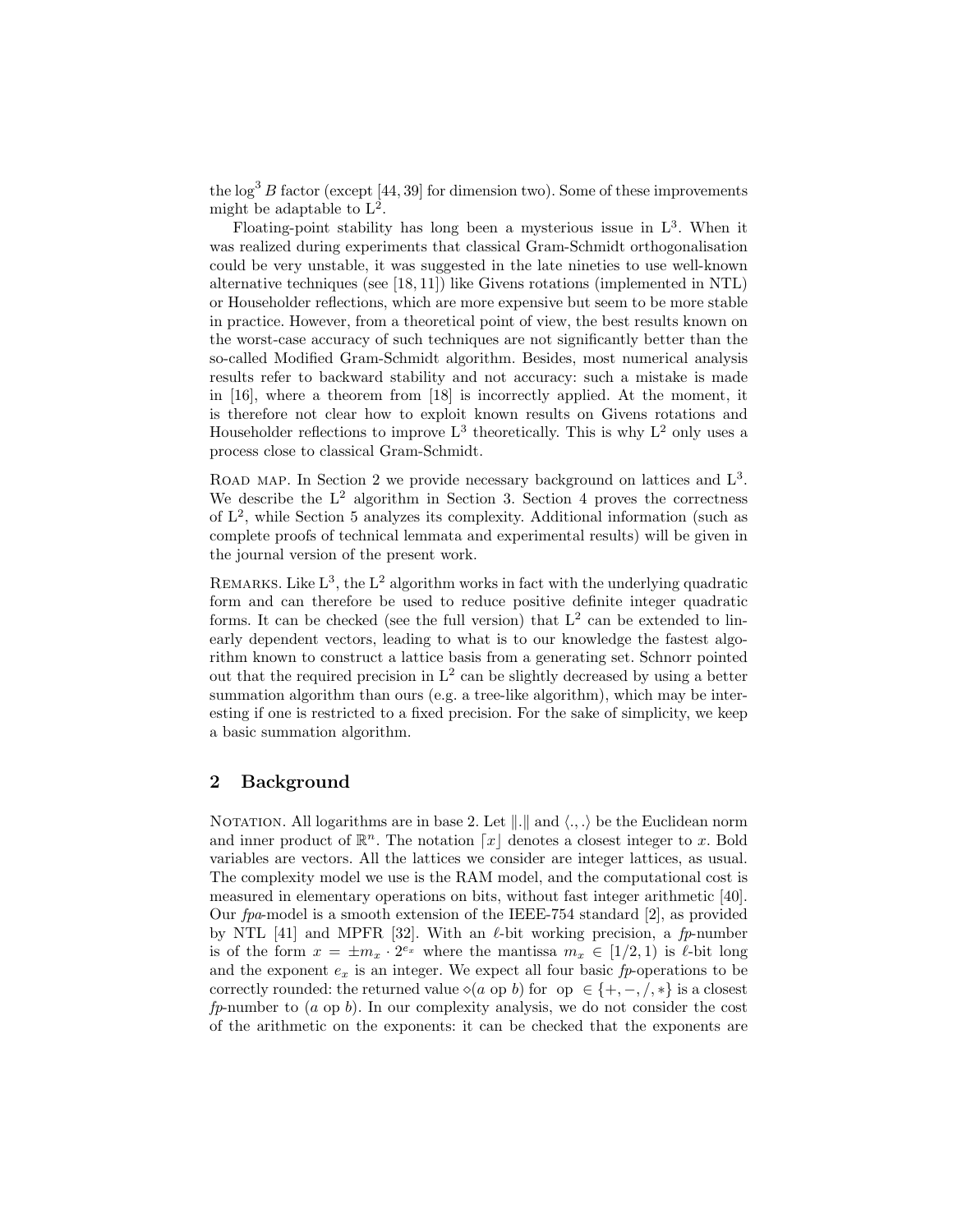integers of length  $O(\log(d + \log B))$ , so that the cost is indeed negligible.

We recall basic notions from algorithmic geometry of numbers (see [24]).

**Gram matrix.** Let  $\mathbf{b}_1, \ldots, \mathbf{b}_d$  be vectors. Their *Gram matrix*  $G(\mathbf{b}_1, \ldots, \mathbf{b}_d)$  is the  $d \times d$  symmetric matrix  $(\langle \boldsymbol{b}_i, \boldsymbol{b}_j \rangle)_{1 \leq i,j \leq d}$  formed by all the inner products. Lattice volume. A lattice L has infinitely many lattice bases when  $\dim(L) \geq 2$ . Any two bases are related to each other by a unimodular matrix (integral matrix of determinant  $\pm 1$ ), and therefore the determinant of the Gram matrix of a basis only depends on the lattice. The square root of this determinant is the volume vol $(L)$  (or *determinant*) of the lattice.

**Gram-Schmidt orthogonalisation.** Let  $[b_1, \ldots, b_d]$  be linearly independent vectors. The *Gram-Schmidt orthogonalisation* (GSO)  $[\mathbf{b}_1^*, \ldots, \mathbf{b}_d^*]$  is the orthogonal family defined recursively as follows:  $\mathbf{b}_i^*$  is the component of  $\mathbf{b}_i$  orthogonal to the linear span of  $b_1, \ldots, b_{i-1}$ . We have  $b_i^* = b_i - \sum_{j=1}^{i-1} \mu_{i,j} b_j^*$  where  $\mu_{i,j} = \langle b_i, b_j^* \rangle / \|b_j^*\|^2$ . For  $i \leq d$  we let  $\mu_{i,i} = 1$ . The lattice L spanned by the  $\mathbf{b}_i$ 's satisfies vol $(L) = \prod_{i=1}^d \|\mathbf{b}_i^*\|$ . The GSO family depends on the order of the vectors. If the  $b_i$ 's are integer vectors, the  $b_i^*$ 's and the  $\mu_{i,j}$ 's are rational.

 $QR$  factorisation. The GSO corresponds to the "R" part of the  $Q \cdot R$  factorisation of the matrix representing the basis  $[\boldsymbol{b}_1, \ldots, \boldsymbol{b}_d]$ , where Q is an orthogonal matrix  $(Q \cdot Q^t = Q^t \cdot Q = Id)$  and R is lower triangular. If  $R = (r_{i,j})$ , for any i we have  $r_{i,i} = \|\mathbf{b}_{i}^{*}\|^{2}$  and for any  $i \geq j$  we have  $r_{i,j} = \mu_{i,j} \|\mathbf{b}_{j}^{*}\|^{2}$ . In what follows, the GSO family denotes the  $r_{i,j}$ 's and  $\mu_{i,j}$ 's. Some information is redundant in rational arithmetic, but in the context of our  $fp$  calculations, it is useful to have all these variables to minimize the number of arithmetic operations and thus the precision loss.

**Size-reduction.** A basis  $[\mathbf{b}_1, \ldots, \mathbf{b}_d]$  is size-reduced with factor  $\eta \geq 1/2$  if its GSO family satisfies  $|\mu_{i,j}| \leq \eta$  for all  $1 \leq j \leq i \leq d$ . The *i*-th vector  $\mathbf{b}_i$  is size-reduced if  $|\mu_{i,j}| \leq \eta$  for all  $j < i$ . Size-reduction usually refers to  $\eta = 1/2$ , but it is essential for  $L^2$  to allow larger  $\eta$ .

**L<sup>3</sup>-reduction.** A basis  $[\mathbf{b}_1,\ldots,\mathbf{b}_d]$  is L<sup>3</sup>-reduced with factor  $(\delta, \eta)$  where  $1/4 <$ **L**<sup>3</sup>-reduction. A basis  $[\mathbf{b}_1, \dots, \mathbf{b}_d]$  is L<sup>3</sup>-reduced with factor  $(\delta, \eta)$  where  $1/4 < \delta \leq 1$  and  $1/2 \leq \eta < \sqrt{\delta}$  if the basis is size-reduced with factor  $\eta$  and if its GSO satisfies the  $(d-1)$  Lovász conditions  $(\delta - \mu_{\kappa,\kappa-1}^2)r_{\kappa-1,\kappa-1} \leq r_{\kappa,\kappa}$  (or equivalently  $\delta \|\mathbf{b}_{\kappa-1}^*\|^2 \leq \|\mathbf{b}_{\kappa}^* + \mu_{\kappa,\kappa-1} \mathbf{b}_{\kappa-1}^*\|^2$ , which implies that the GSO vectors never drop too much. Such bases have useful properties (see [19, 8, 24]), like providing approximations to the shortest vector problem and the closest vector problem. In particular, their first vector is relatively short:  $\|\mathbf{b}_1\| \leq (\delta - \eta^2)^{-(d-1)/4} \text{vol}(L)^{1/d}$ .  $L^3$ -reduction usually refers to the factor  $(3/4, 1/2)$  initially chosen in [19]. But the closer  $\delta$  and  $\eta$  are respectively to 1 and 1/2, the shorter  $\mathbf{b}_1$  should be. In practice, one usually selects  $\delta \approx 1$  and  $\eta \approx 1/2$ , so that  $||\boldsymbol{b}_1|| \leq (4/3)^{(d-1)/4} \text{vol}(L)^{1/d}$ approximately. The  $L^3$  algorithm obtains in polynomial time a basis reduced with factor  $(\delta, 1/2)$  where  $\delta < 1$  can be chosen arbitrarily close to 1. The new L<sup>2</sup> algorithm achieves a factor  $(\delta, \eta)$ , where  $\delta < 1$  can be arbitrarily close to 1 and  $\eta > 1/2$  arbitrarily close to 1/2. It is unknown whether or not  $\delta = 1$  can be achieved in polynomial time, and whether or not  $\eta = 1/2$  can be achieved in quadratic time like L<sup>2</sup>. The case  $(\delta, \eta) = (1, 1/2)$  is closely related to a notion of reduction invented by Hermite [13] in the language of quadratic forms.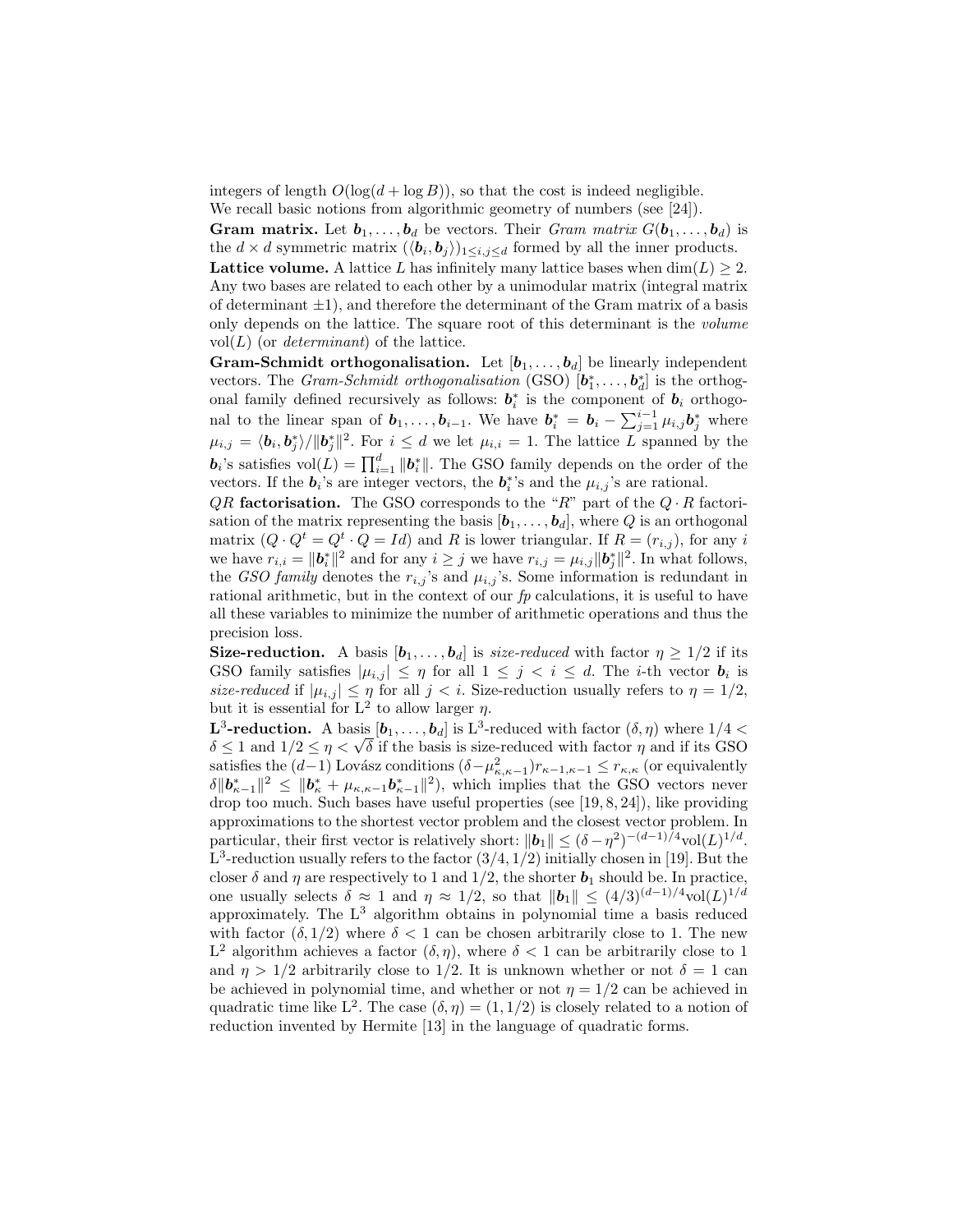The  $\mathbf{L}^3$  algorithm. The  $\mathbf{L}^3$  algorithm [19] is described in Fig. 2. It computes an L<sup>3</sup>-reduced basis in an iterative fashion: the index  $\kappa$  is such that at any stage of the algorithm, the truncated basis  $[b_1, \ldots, b_{\kappa-1}]$  is L<sup>3</sup>-reduced. At each loop iteration,  $\kappa$  is either incremented or decremented: the loop stops when  $\kappa$ reaches the value  $d+1$ , in which case the entire basis  $[\boldsymbol{b}_1,\ldots,\boldsymbol{b}_d]$  is  $L^3$ -reduced. L <sup>3</sup> performs two kinds of operations: swaps of consecutive vectors and Babai's

**Input:** A basis  $[\mathbf{b}_1, \ldots, \mathbf{b}_d]$  and  $\delta \in (1/4, 1)$ . **Output:** An  $L^3$ -reduced basis with factor  $(\delta, 1/2)$ . 1. Compute the rational GSO, i.e., all the  $\mu_{i,j}$ 's and  $r_{i,i}$ 's. 2.  $\kappa:=2$ . While  $\kappa \leq d$  do 3. Size-reduce  $\mathbf{b}_{\kappa}$  using Babai's algorithm (Fig. 3), which updates the GSO. 4.  $\kappa' := \kappa$ . While  $\kappa \geq 2$  and  $\delta r_{\kappa-1,\kappa-1} \geq r_{\kappa',\kappa'} + \sum_{i=\kappa-1}^{\kappa'-1} \mu_{\kappa',i}^2 r_{i,i}$ , do  $\kappa := \kappa - 1$ . 5. For  $i = 1$  to  $\kappa - 1$ ,  $\mu_{\kappa,i} := \mu_{\kappa',i}$ . 6. Insert  $b_{\kappa'}$  right before  $b_{\kappa}$ . 7.  $\kappa:=\kappa+1$ . 8. Output  $[\boldsymbol{b}_1, \ldots, \boldsymbol{b}_d]$ .

Fig. 2. The  $L^3$  Algorithm.

nearest plane algorithm  $[3]$  (see Fig. 3), which uses at most d translations of the form  $\mathbf{b}_{\kappa}:=\mathbf{b}_{\kappa}-m\mathbf{b}_i$ , where m is some integer and  $i < \kappa$ . Swaps are used to achieve Lovász's conditions, while Babai's algorithm is used to size-reduce vectors. We explain Steps  $4-7$ : if Lovász's condition is satisfied, nothing happens in Steps 5 and 6, and  $\kappa$  is incremented like in classical descriptions of the L<sup>3</sup> algorithm. Otherwise, Step 4 finds the right index to insert  $\mathbf{b}_{\kappa}$ , thus collecting successive failures of Lovász's test.

> **Input:** A basis  $[\mathbf{b}_1, \ldots, \mathbf{b}_d]$ , its GSO and an index  $\kappa$ . **Output:** The basis with  $b_{\kappa}$  size-reduced and the updated GSO. 1. For  $i = \kappa - 1$  downto 1 do 2.  $\boldsymbol{b}_{\kappa}:=\boldsymbol{b}_{\kappa}-\left[\mu_{\kappa,i}\right]\boldsymbol{b}_{i}.$ 3. For  $j = 1$  to i do 4.  $\mu_{\kappa,j} := \mu_{\kappa,j} - \left[\mu_{\kappa,i}\right]\mu_{i,j}.$

**Fig. 3.** Babai's algorithm to size-reduce  $\mathbf{b}_{\kappa}$ , so that  $|\mu_{\kappa,i}| \leq 1/2$  for all  $i < \kappa$ .

If  $L^3$  terminates, it is clear that the output basis is  $L^3$ -reduced. What is less clear a priori is why  $L^3$  has a polynomial-time complexity. A standard argument shows that each swap decreases the quantity  $\Delta = \prod_{i=1}^d ||b_i^*||^{2(d-i+1)}$  by at least a factor  $\delta < 1$ , while  $\Delta \geq 1$  because the  $b_i$ 's are integer vectors and  $\Delta$  can be viewed as a product of squared volumes of lattices spanned by some of the  $b_i$ 's. This proves that there can be no more than  $O(d^2 \log B)$  swaps, and therefore loop iterations, where  $B$  is an upper bound on the norms of the input basis vectors. It remains to estimate the cost of each loop iteration. This cost turns out to be dominated by  $O(dn)$  arithmetic operations on the basis matrix and GSO coefficients  $\mu_{i,j}$  and  $r_{i,i}$  which are rational numbers of bit-length  $O(d \log B)$ .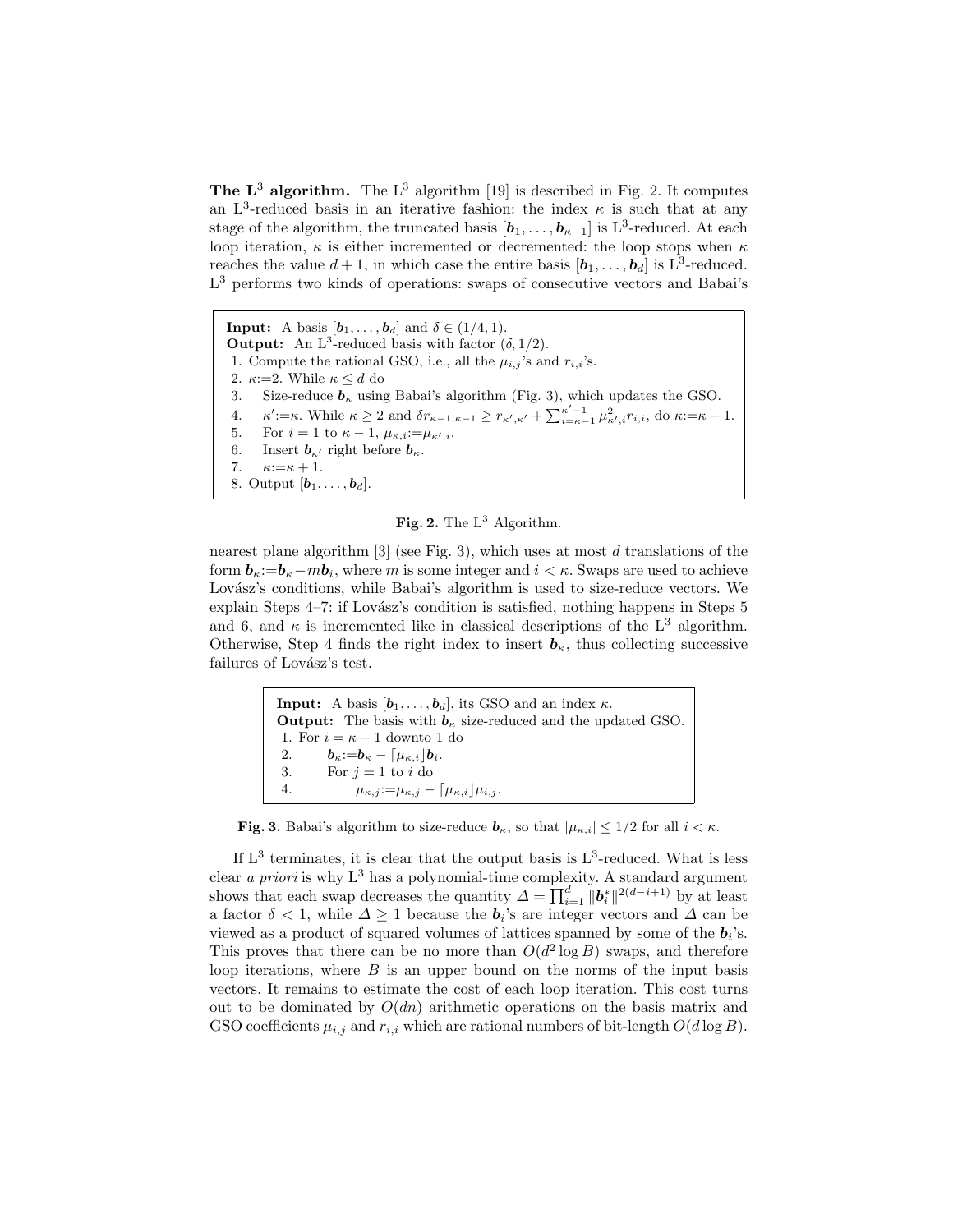Thus, the overall complexity of the  $L^3$  algorithm described in Fig. 2 without fast integer arithmetic is  $O((d^2 \log B) \cdot dn \cdot (d \log B)^2)) = O(d^5 n \log^3 B).$ 

 $\mathbf{L}^3$  with fpa. The cost of  $\mathbf{L}^3$  is dominated by arithmetic operations on the GSO coefficients which are rationals with huge numerators and denominators. It is therefore tempting to replace the exact GSO coefficients by  $fp$  approximations. But doing so in a straightforward manner leads to instability. The algorithm is no longer guaranteed to be polynomial-time: it may not even terminate, because the quantity  $\Delta$  used to bound the complexity of  $L^3$  no longer necessarily decreases at each swap. And if ever the algorithm terminates, the output basis may not be L<sup>3</sup>-reduced, due to potential inaccuracy in the GSO coefficients. Prior to this work, the only provable  $fp-L^3$  was the one of Schnorr [34], which simulates the behavior of  $L^3$  using  $fp$ -approximations of the coefficients of the inverse matrix of the  $\mu_{i,j}$ 's: it computes a  $(0.95, 0.55)$ -L<sup>3</sup>-reduced basis. The number of loop iterations and the number of arithmetic operations (in each iteration) remain the same as  $L^3$ : only the cost of each arithmetic operation related to the GSO decreases. Instead of handling integers of length  $O(d \log B)$ , [34] uses fp-numbers with  $O(d + \log B)$ -bit long mantissæ (with large hidden constants, as mentioned in the introduction), which decreases the worst-case complexity of L<sup>3</sup> to  $O(d^4 \log B(d + \log B)^2)$ . This is still cubic in log B. Because this algorithm is mostly of theoretical interest, the main number theory computer packages [41, 22, 4] only implement heuristic fp-variants of  $L^3$  à la Schnorr-Euchner [36] which suffer from stability problems in high dimension.

# 3 The  $L^2$  Algorithm

We now describe the  $L^2$  algorithm, which is a natural fp-variant of  $L^3$ . The main principle is to keep sufficiently good fp-approximations of the GSO coefficients during the execution of the algorithm. Accuracy is crucial for size-reduction and for checking Lovász's conditions. If one is not careful, swaps and translations may decrease the accuracy to the point of having meaningless  $fp$ -values.

### 3.1 Gram-Schmidt Computations

It is important for  $L^2$  to have accurate formulas for the computation of the GSO coefficients. In [36], the following recursive formulas are used:

$$
\mu_{i,j} = \frac{\langle \mathbf{b}_i, \mathbf{b}_j \rangle - \sum_{k=1}^{j-1} \mu_{j,k} \cdot \mu_{i,k} \cdot \|\mathbf{b}_k^*\|^2}{\|\mathbf{b}_j^*\|^2} \text{ and } \|\mathbf{b}_i^*\|^2 = \|\mathbf{b}_i\|^2 - \sum_{j=1}^{i-1} \mu_{i,j}^2 \cdot \|\mathbf{b}_j^*\|^2.
$$

In these formulas, the inner products  $\langle \mathbf{b}_i, \mathbf{b}_j \rangle$  are computed in fpa, which leads to a potential inaccuracy of  $2^{-\ell} ||b_i|| ||b_j||$ , with the following drawback: to ensure that the basis returned by  $L^2$  is size-reduced, absolute error bounds on the  $\mu_{i,j}$ 's are required; if the error is therefore larger than  $2^{-\ell} ||b_i|| ||b_j||$ , the precision  $\ell$  must be  $\Omega(\log B)$  in the worst case. The analyses of [34, 35] do not tackle this issue.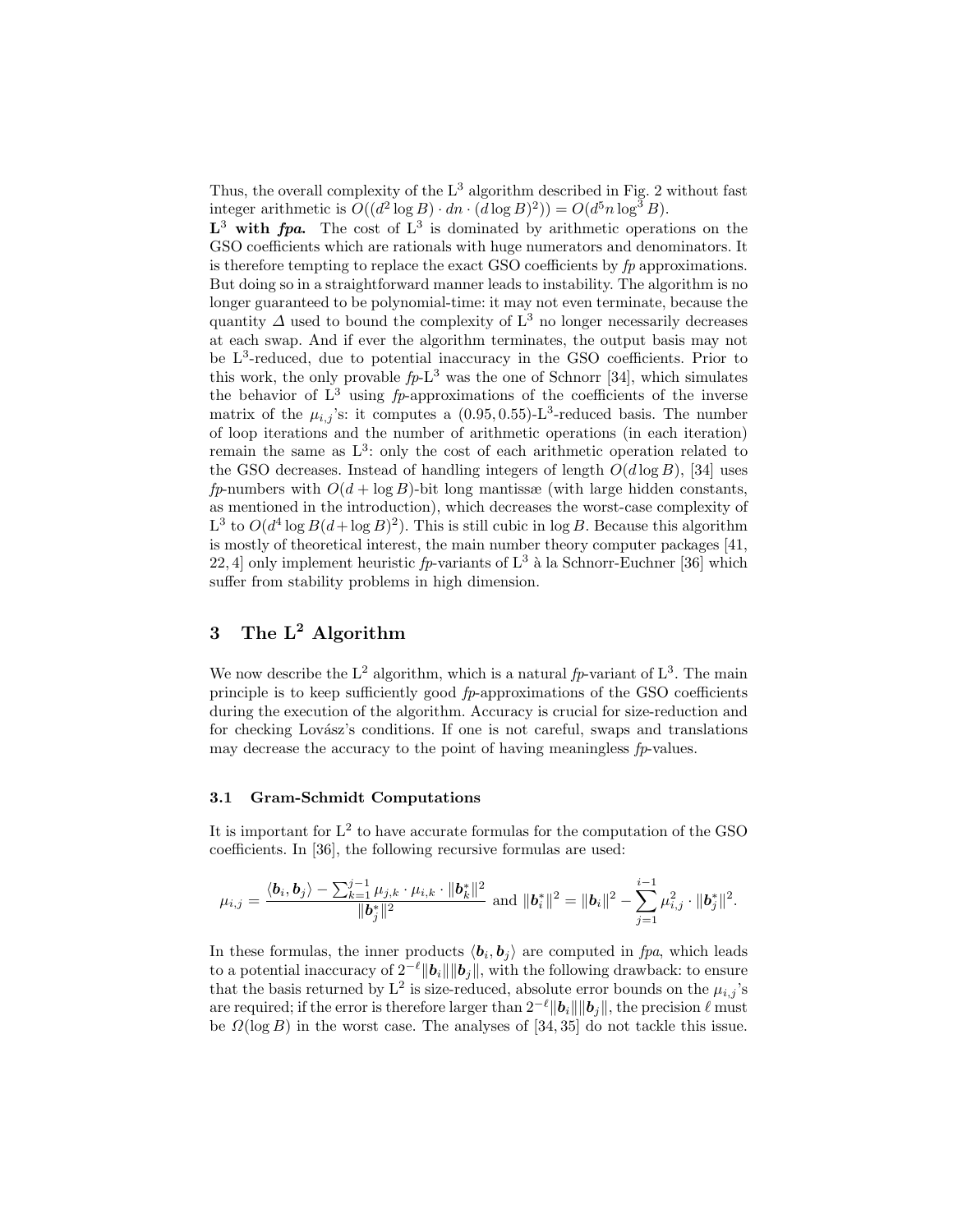We use slightly different formulas by introducing the quantity  $r_{i,j} = \mu_{i,j} ||\boldsymbol{b}_j^*||^2 =$  $\langle \mathbf{b}_i, \mathbf{b}_j^* \rangle$  for all  $i \geq j$ :

$$
r_{i,j} = \langle \mathbf{b}_i, \mathbf{b}_j \rangle - \sum_{k=1}^{j-1} \mu_{j,k} \cdot r_{i,k} \text{ and } \mu_{i,j} = \frac{r_{i,j}}{r_{j,j}}.
$$

Accuracy is improved because the inner products are extracted from the exact Gram matrix and because each term of the sum now only requires one multiplication instead of two. For  $i = j$ , the first formula is  $r_{i,i} = ||\boldsymbol{b}_i||^2 - \sum_{k=1}^{i-1} \mu_{i,k} \cdot r_{i,k}$ , which suggests to define  $s_j = ||\boldsymbol{b}_i||^2 - \sum_{k=1}^{j-1} \mu_{i,k} \cdot r_{i,k}$  for all  $1 \leq j \leq i$ , so that  $||\boldsymbol{b}_i^*||^2 = r_{i,i} = s_i$ . The quantities  $s_i$  will be useful to check consecutive Lovász's conditions. Indeed, Lovász's condition  $(\delta - \mu_{\kappa,\kappa-1}^2) \|\bm{b}_{\kappa-1}^*\|^2 \leq \|\bm{b}_{\kappa}^*\|^2$ can be rewritten as  $\delta \|\bm{b}_{\kappa-1}^*\|^2 \leq \|\bm{b}_{\kappa}^*\|^2 + \mu_{\kappa,\kappa-1}^2 \|\bm{b}_{\kappa-1}^*\|^2,$  i.e.,

$$
\delta r_{\kappa-1,\kappa-1} \leq s_{\kappa-1}.
$$

Whenever the condition is not satisfied, L<sup>3</sup> would swap  $\mathbf{b}_{\kappa-1}$  and  $\mathbf{b}_{\kappa}$ , and check the following Lovász's condition:

$$
\delta r_{\kappa-2,\kappa-2} \le s_{\kappa-2}.
$$

Thus, storing the  $s_j$ 's enables us to check consecutive Lovász's conditions (when consecutive swaps occur) without any additional cost since they appear in the calculation of  $r_{\kappa,\kappa}$ . The computation of  $r_{i,j}$ ,  $\mu_{i,j}$  and  $s_j$  is summarized in the socalled Cholesky Factorisation Algorithm (CFA) of Fig. 4. Of course, because one

> **Input:** The Gram matrix of  $[\mathbf{b}_1, \ldots, \mathbf{b}_d]$ . **Output:** All the  $r_{i,j}$ 's,  $\mu_{i,j}$ 's and  $s_j$ 's. 1. For  $i = 1$  to  $d$  do 2. For  $j = 1$  to i do 3.  $r_{i,j} := \langle \boldsymbol{b}_i, \boldsymbol{b}_j \rangle,$ 4. For  $k = 1$  to  $j - 1$  do  $r_{i,j} := r_{i,j} - r_{i,k} \mu_{j,k}$ , 5.  $\mu_{i,j} := r_{i,j}/r_{j,j}.$ 6.  $s_0 := ||b_d||^2$ . For  $j = 1$  to d do  $s_j := s_{j-1} - \mu_{d,j} r_{d,j}$ . 7.  $r_{d,d} := s_d$ .

Fig. 4. The Cholesky Factorisation Algorithm (CFA)

uses fpa, the exact values are unknown. Instead, one computes fp-approximations  $\bar{r}_{i,j}, \bar{\mu}_{i,j}$  and  $\bar{s}_i$ . Steps 4–6 are performed in the following way:

$$
\bar{r}_{i,j}:=\diamond(\bar{r}_{i,j}-\diamond(\bar{r}_{i,k}\cdot\bar{\mu}_{j,k})),\ \bar{\mu}_{i,j}:=\diamond(\bar{r}_{i,j}/\bar{r}_{j,j})\ \ \text{and}\ \ \bar{s}_j:=\diamond(\bar{s}_{j-1}-\diamond(\bar{\mu}_{d,j}\cdot\bar{r}_{d,j})).
$$

We will not use CFA directly in  $L^2$ . Instead, we will use parts of it during the execution of the algorithm: because the orthogonalisation is performed vector by vector, there is no need recomputing everything from scratch if the  $r_{i,j}$ 's and  $\mu_{i,j}$ 's are already known for i and j below some threshold. Notice that the  $r_{i,j}$ 's can be updated at the same location, except for  $r_{d,d}$  because the different  $s_j$ 's need being returned to check Lovász's conditions. The CFA will prove useful to estimate in Section 4 the precision required to guarantee the correctness of  $L^2$ .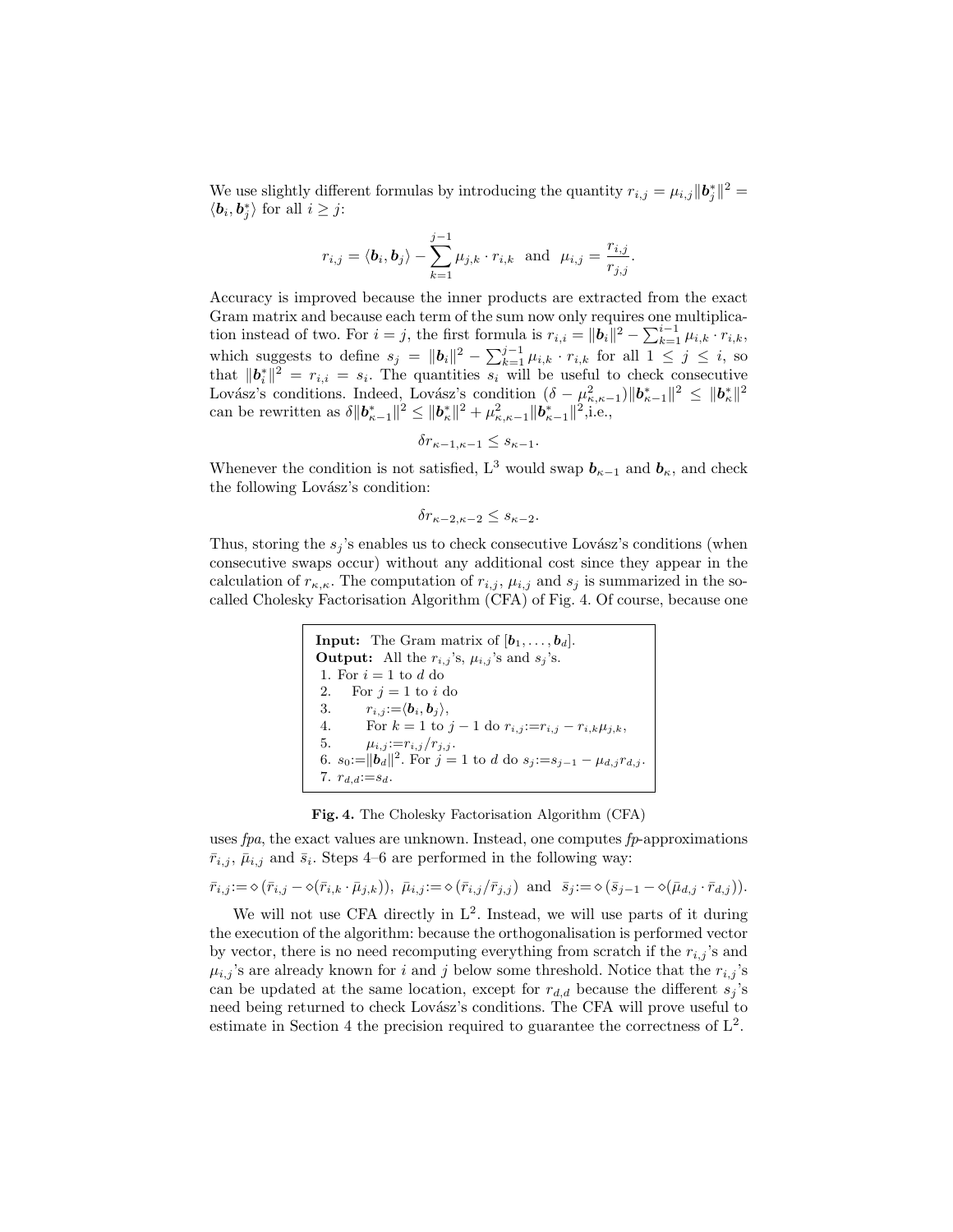#### 3.2 An Iterative Floating-Point Version of Babai's Algorithm

The core of  $L^2$  is an iterative fp-version of Babai's nearest plane algorithm, described in Fig. 5. Instead of size-reducing  $\mathbf{b}_{\kappa}$  at once like in Fig. 3, our fpversion of Babai performs an iterative process using parts of the CFA algorithm of Fig. 4. Here, the  $x_i$ 's of Babai's algorithm are computed progressively: the most significant bits in the first loop iteration, then more bits in the second iteration, and so on. This has two nice properties: first it terminates and gives correct results, and, more importantly, it makes  $L^2$  efficient because very few bits of the GSO are required. At Step 4,  $\bar{\eta} = \frac{\eta + 1/2}{2}$  $\frac{1}{2} \in (1/2, \eta)$  is used instead

**Input:** A factor  $\eta > 1/2$ , a fp-precision  $\ell$ , an integer  $\kappa$ , a basis  $[\mathbf{b}_1, \ldots, \mathbf{b}_d]$ ,  $G(\boldsymbol{b}_1,\ldots,\boldsymbol{b}_d)$ , and fp numbers  $\bar{r}_{i,j}$  and  $\bar{\mu}_{i,j}$ 's for  $j \leq i \leq \kappa$ . **Output:** fp numbers  $\bar{r}_{\kappa,j}$ ,  $\bar{\mu}_{\kappa,j}$  and  $\bar{s}_j$  for  $j \leq \kappa$ ,  $[\mathbf{b}_1, \ldots, \mathbf{b}_{\kappa-1}, \mathbf{b}'_{\kappa}, \mathbf{b}_{\kappa+1}, \ldots, \mathbf{b}_d]$ , and  $G(\boldsymbol{b}_1,\ldots,\boldsymbol{b}_{\kappa-1},\boldsymbol{b}'_\kappa,\boldsymbol{b}_{\kappa+1},\ldots,\boldsymbol{b}_d)$  where  $\boldsymbol{b}'_\kappa = \boldsymbol{b}_\kappa - \sum_{i<\kappa} x_i \boldsymbol{b}_i$ for some integers  $x_i$ 's and:  $|\langle \boldsymbol{b}'_\kappa, \boldsymbol{b}_i^* \rangle| \leq \eta \|\boldsymbol{b}_i^*\|^2$  for any  $i < \kappa$ . 1.  $\bar{\eta} = \frac{\eta + 1/2}{2}$ . Repeat 2. Compute the  $\bar{r}_{\kappa,j}$ 's,  $\bar{\mu}_{\kappa,j}$ 's,  $\bar{s}_j$ 's with Steps 2–7 of the CFA with " $i = \kappa$ ". 3. For  $i = \kappa - 1$  downto 1 do 4. If  $|\bar{\mu}_{\kappa,i}| \geq \bar{\eta}$ , then  $X_i = |\bar{\mu}_{\kappa,i}|$ , else  $X_i := 0$ , 5. For  $j = 1$  to  $i - 1$ ,  $\bar{\mu}_{\kappa,j} := \diamond (\bar{\mu}_{\kappa,j} - \diamond (X_i \cdot \bar{\mu}_{i,j})).$ 6. Update  $[\boldsymbol{b}_1,\ldots,\boldsymbol{b}_d]$  and  $G(\boldsymbol{b}_1,\ldots,\boldsymbol{b}_d)$ , according to  $\boldsymbol{b}_\kappa:=\boldsymbol{b}_\kappa-\sum_{i=1}^{\kappa-1}X_i\boldsymbol{b}_i$ . 7. Until all  $X_i$ 's are zero.

Fig. 5. The Iterative Babai Nearest Plane Algorithm

of  $\eta$  to take into account the fact that  $\mu_{\kappa,i}$  is known only approximately. At Step 6, it suffices to update the scalar products  $\langle \mathbf{b}_i, \mathbf{b}_\kappa \rangle$  for  $i \leq d$  according to the following relations:

$$
\|\boldsymbol{b}'_{\kappa}\|^2 = \|\boldsymbol{b}_{\kappa}\|^2 + \sum_{j \neq \kappa} x_j^2 \|\boldsymbol{b}_j\|^2 - 2 \sum_{j \neq \kappa} x_j \langle \boldsymbol{b}_j, \boldsymbol{b}_{\kappa} \rangle + 2 \sum_{j \neq \kappa, i \neq \kappa} x_i x_j \langle \boldsymbol{b}_i, \boldsymbol{b}_j \rangle
$$
  

$$
\langle \boldsymbol{b}_i, \boldsymbol{b}'_{\kappa} \rangle = \langle \boldsymbol{b}_i, \boldsymbol{b}_{\kappa} \rangle - \sum_{j \neq \kappa} x_j \langle \boldsymbol{b}_i, \boldsymbol{b}_j \rangle \quad \text{for} \quad i \neq \kappa.
$$

#### 3.3 Main Results

A description of  $L^2$  is given in Fig. 6. There is no need keeping approximations of all the GSO coefficients: because  $L^2$  is iterative, it suffices to have approximations up to the threshold  $\kappa$ . Notice that the cost of the first step is bounded by  $O(d^2 n \log^2 B)$  and is thus negligible compared to the rest of the reduction. At Step 4,  $\overline{\delta} = \frac{\delta+1}{2} \in ]\delta,1[$  is used instead of  $\delta$  to take into account the fact that  $\bar{r}_{\kappa-1,\kappa-1}$  and  $\bar{s}_{\kappa-1}$  are known only approximately. The main result of this paper is the following:

**Theorem 1.** Let  $(\delta, \eta)$  such that  $1/4 < \delta < 1$  and  $1/2 < \eta < \sqrt{\delta}$ . Let  $c >$  $\log \frac{(1+\eta)^2}{\delta-\eta^2}$  be a constant. Given as input a d-dimensional lattice basis  $[\boldsymbol{b}_1,\ldots,\boldsymbol{b}_d]$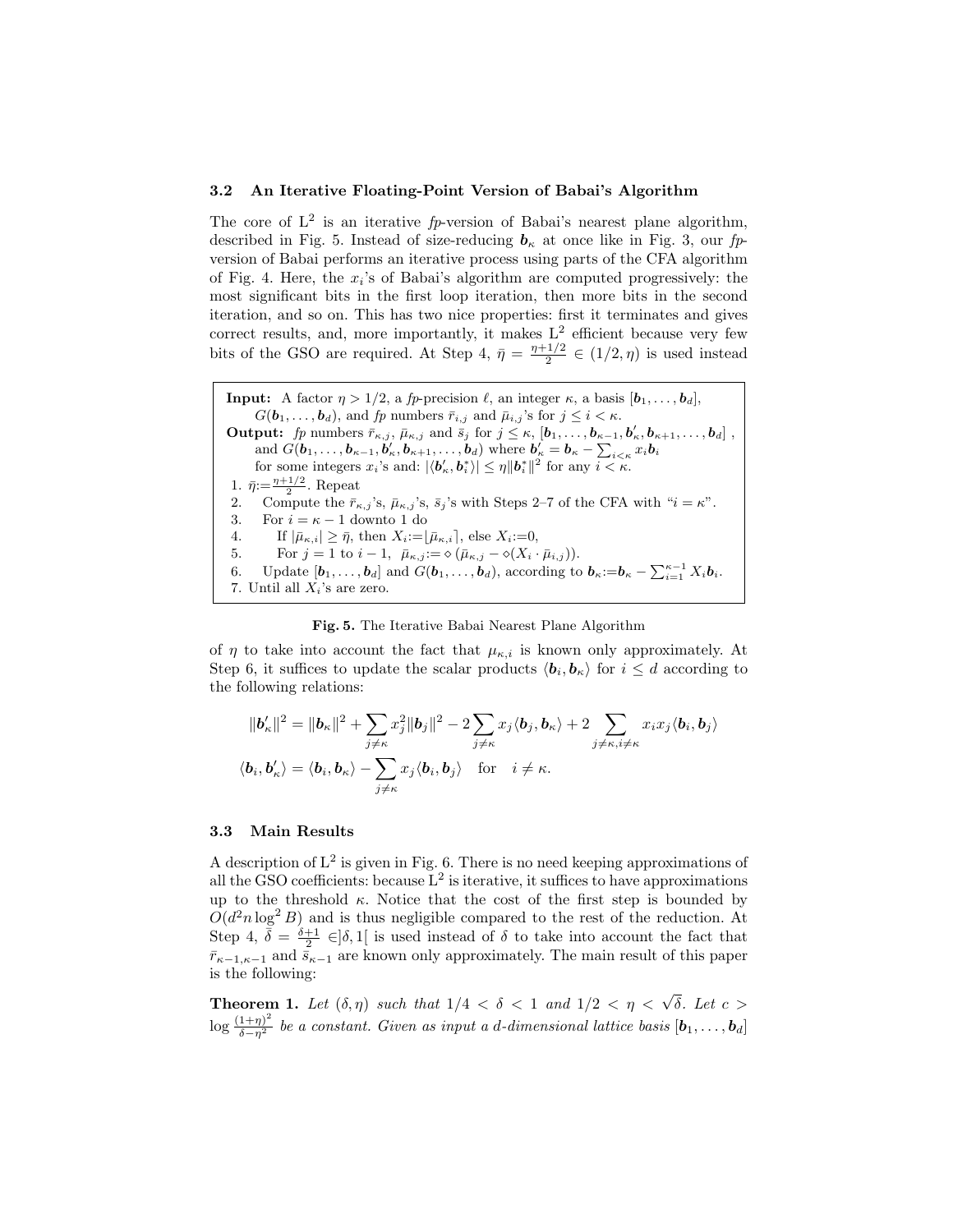**Input:** A valid pair  $(\delta, \eta)$  like in Th. 1, a basis  $[\boldsymbol{b}_1, \ldots, \boldsymbol{b}_d]$  and a fp-precision  $\ell$ . **Output:** An L<sup>3</sup>-reduced basis with factor pair  $(\delta, \eta)$ . **Variables:** A matrix G, two  $d \times d$  fp-matrices  $(\bar{r}_{i,j})$  and  $(\bar{\mu}_{i,j})$ , a fp-vector  $\bar{s}$ . 1. Compute exactly  $G = G(\boldsymbol{b}_1, \ldots, \boldsymbol{b}_d)$ . 2.  $\bar{\delta} = \frac{\delta+1}{2}$ ,  $\bar{r}_{1,1} := \diamond (\langle \mathbf{b}_1, \mathbf{b}_1 \rangle)$ ,  $\kappa = 2$ . While  $\kappa \leq d$ , do 3. Size-reduce  $b_{\kappa}$  using the algorithm of Fig. 5. It updates the fp-GSO. 4.  $\kappa' := \kappa$ . While  $\kappa \geq 2$  and  $\overline{\delta r}_{\kappa-1,\kappa-1} \geq \overline{s}_{\kappa-1},$  do  $\kappa := \kappa - 1$ . 5. For  $i = 1$  to  $\kappa - 1$  do  $\bar{\mu}_{\kappa,i} := \bar{\mu}_{\kappa',i}, \bar{r}_{\kappa,i} := \bar{r}_{\kappa',i}, \bar{r}_{\kappa,\kappa} := \bar{s}_{\kappa}.$ 6. Insert  $b_{\kappa}$  right before  $b_{\kappa}$  and update G accordingly. 7.  $\kappa:=\kappa+1$ . 8. Output  $[\boldsymbol{b}_1, \ldots, \boldsymbol{b}_d]$ .

### Fig. 6. The  $L^2$  algorithm.

in  $\mathbb{Z}^n$  with  $\max_i \|\mathbf{b}_i\| \leq B$ , the  $L^2$  algorithm of Fig. 6 with precision  $\ell = cd + o(d)$ outputs a  $(\delta, \eta)$ -L<sup>3</sup>-reduced basis in time  $O(d^4 n \log B(d + \log B))$ . More precisely, if  $\tau$  denotes the number of loop iterations, then the running time is  $O(dn(\tau +$  $d \log dB$  $(d + \log B)$ .

Let us make a few remarks. First, L<sup>2</sup> decreases the complexity bound  $O(d^3 n \log B(d+))$  $\log B$ <sup>2</sup>) of [34] by a factor  $\frac{d + \log B}{d}$ . We can choose  $\delta$  arbitrarily close to 1 and  $\eta$ arbitrarily close to 1/2, so that the coefficient  $c > \log \frac{(1+\eta)^2}{\delta - \eta^2}$  becomes arbitrarily close to  $log 3 < 1.585$ . The additional statement related to the number of loop iterations is useful for certain lattices which arise in practice, like lattices arising in knapsacks and minimal polynomials, where  $\tau = O(d \log B)$  instead of the usual  $O(d^2 \log B)$ . Finally, the  $o(d)$  term in the condition  $\ell = c \cdot d + o(d)$  can be made effective and may be used backwards: if we perform calculations with a fixed number of bits, the correctness will be guaranteed up to a computable dimension.

# 4 Correctness of the  $L^2$  Algorithm

To guarantee the correctness of  $L^2$ , we need to estimate the accuracy of the fp-approximations at various stages of the algorithm.

#### 4.1 Accuracy of Gram-Schmidt Computations

In general, the classical Gram-Schmidt algorithm is known to have very poor numerical stability [5, 11, 18, 43]. However, it must be stressed that in the context of  $L^3$ , bases are reduced in an iterative fashion, which implies that we can study the accuracy of Gram-Schmidt computations under the hypothesis that the first  $d-1$  vectors of the input basis are L<sup>3</sup>-reduced. In this particular setting, because an L<sup>3</sup> -reduced basis is roughly orthogonal, the following result shows that a working precision of  $\approx$  dlog 3 bits is sufficient for the CFA if the reduction factor  $(\delta, \eta)$  is sufficiently close to the optimal pair  $(1, 1/2)$ .

**Theorem 2.** Let  $(\delta, \eta)$  be a valid factor pair like in Th. 1. Let  $\rho = \frac{(1+\eta)^2}{\delta - \eta^2}$ . Let  $[\mathbf{b}_1,\ldots,\mathbf{b}_d]$  in  $\mathbb{Z}^n$  be a d-dimensional lattice basis whose Gram matrix is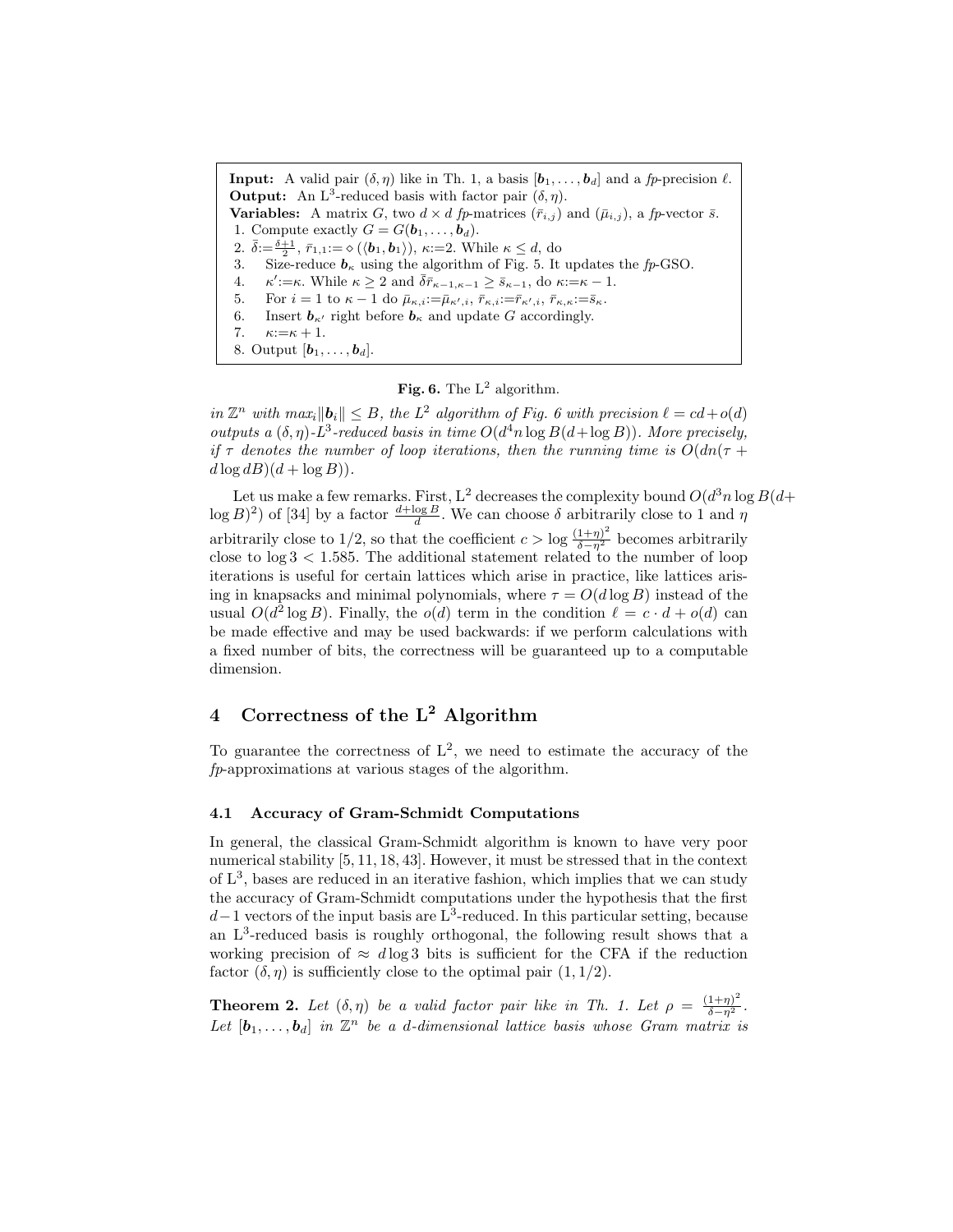given as input to the CFA algorithm from Fig. 4. Suppose  $[\mathbf{b}_1, \ldots, \mathbf{b}_{d-1}]$  is  $(\delta, \eta)$ -L<sup>3</sup>-reduced. In the case of fpa with a precision  $\ell$  satisfying  $d\rho^d 2^{-\ell+2} \leq 1$ , the fp-numbers returned by the CFA of Fig. 4 satisfy the following equations: for all  $j \leq i < d$ ,

$$
|\bar{r}_{i,j} - r_{i,j}| \le d\rho^{j-1} 2^{-\ell+4} \cdot r_{j,j}
$$
 and  $|\bar{\mu}_{i,j} - \mu_{i,j}| \le d\rho^{j-1} 2^{-\ell+6}$ .

Moreover, if  $M = max_{j < d} |\mu_{d,j}|$ , then we have for any  $j < d$ :

$$
|\bar{r}_{d,j} - r_{d,j}| \le d\rho^{j-1} M 2^{-\ell+4} \cdot r_{j,j} \quad and \quad |\bar{\mu}_{d,j} - \mu_{d,j}| \le d\rho^{j-1} M 2^{-\ell+6}.
$$

Finally, if  $\mathbf{b}_d$  is  $\eta$ -size-reduced with respect to  $[\mathbf{b}_1, \ldots, \mathbf{b}_{d-1}]$ , then for any  $j \leq d$ :

$$
|\bar{s}_j - s_j| \le d\rho^{j-1} 2^{-\ell+7} \cdot r_{j,j} + d2^{-\ell} \cdot s_j.
$$

The second set of inequalities is useful for the analysis of Babai's algorithm, while the last set provides guarantees when checking Lovász's conditions. We now give a sketch of the proof of Theorem 2 for the case  $\eta \approx 1/2$  and  $\delta \approx 1$ . Most of the accuracy loss comes from Step 4, which amplifies the error. We define  $err_j = \max_{i < d} \frac{|\bar{r}_{i,j} - r_{i,j}|}{r_{i,j}}$  $\frac{j-r_{i,j}}{r_{j,j}}$ , i.e., the error on  $r_{i,j}$  relative to  $r_{j,j}$ , and we estimate its growth as j increases. Obviously  $err_1 \leq 2^{-\ell} \max_{i < d} \frac{|\langle b_i, b_1 \rangle|}{\|\mathbf{b}_1\|^2} \leq 2^{-\ell}$ , because of size-reduction. We now choose  $j \in [2, d-1]$ . The result for  $i = d$  can be derived from the proof for  $i \leq d-1$ , intuitively by replacing " $\boldsymbol{b}_d$ " by " $\frac{1}{M} \boldsymbol{b}_d$ " in it. Because of Step 5, for any  $i < d$  and any  $k < j$ :

$$
|\bar{\mu}_{i,k} - \mu_{i,k}| \le \left| \frac{r_{k,k}}{\bar{r}_{k,k}} \right| err_k + |r_{i,k}| \left| \frac{1}{\bar{r}_{k,k}} - \frac{1}{r_{k,k}} \right| \le \left( \frac{3}{2} + \epsilon \right) err_k,
$$

where we neglected low-order terms and used the fact that  $|r_{i,k}| \leq (\frac{1}{2} + \epsilon) ||\boldsymbol{b}_k||^2$ , which comes from size-reduction. This implies that:

$$
\begin{aligned} |\diamond (\bar{\mu}_{j,k} \cdot \bar{r}_{i,k}) - \mu_{j,k} r_{i,k}| &\leq |\bar{\mu}_{j,k} - \mu_{j,k}| \cdot |\bar{r}_{i,k}| + |\mu_{j,k}| \cdot |\bar{r}_{i,k} - r_{i,k}| \\ &\leq \left(\frac{5}{4} + \epsilon\right) \text{err}_{k} \cdot \|\mathbf{b}_{k}^{*}\|^{2}, \end{aligned}
$$

where we also neglected low-order terms and used size-reduction twice. Thus,

$$
err_j \le \left(\frac{5}{4} + \epsilon\right) \sum_{k < j} \frac{\|\boldsymbol{b}_k^*\|^2}{\|\boldsymbol{b}_j^*\|^2} err_k \le \left(\frac{5}{4} + \epsilon\right) \sum_{k < j} \left(\frac{4}{3} + \epsilon\right)^{j-k} err_k,
$$

by using Lovász's conditions. This last inequality finally gives  $err_j \leq (3 + \epsilon)^j$ .  $err_1 \leq (3 + \epsilon)^j 2^{-\ell}$ , since we have  $\left(\frac{4}{3} + \epsilon\right) \left(\frac{5}{4} + \epsilon + 1\right) \approx 3 + \epsilon$ .

The bound in Theorem 2 seems to be tight, at least in practice: the classical Gram-Schmidt algorithm or the CFA become experimentally inaccurate with a precision  $\leq d \log 3$  bits for certain bases. Consider indeed the L<sup>3</sup>-reduced lattice basis given by the rows of the following  $d \times d$  matrix L:

$$
L_{i,i} = (\sqrt{4/3})^{d-i}
$$
  
\n
$$
L_{i,j} = (-1)^{i-j+1} L_{i,i} \cdot \text{random}[0.49, 0.5] \text{ if } j > i
$$
  
\n
$$
L_{i,j} = 0 \text{ if } j < i.
$$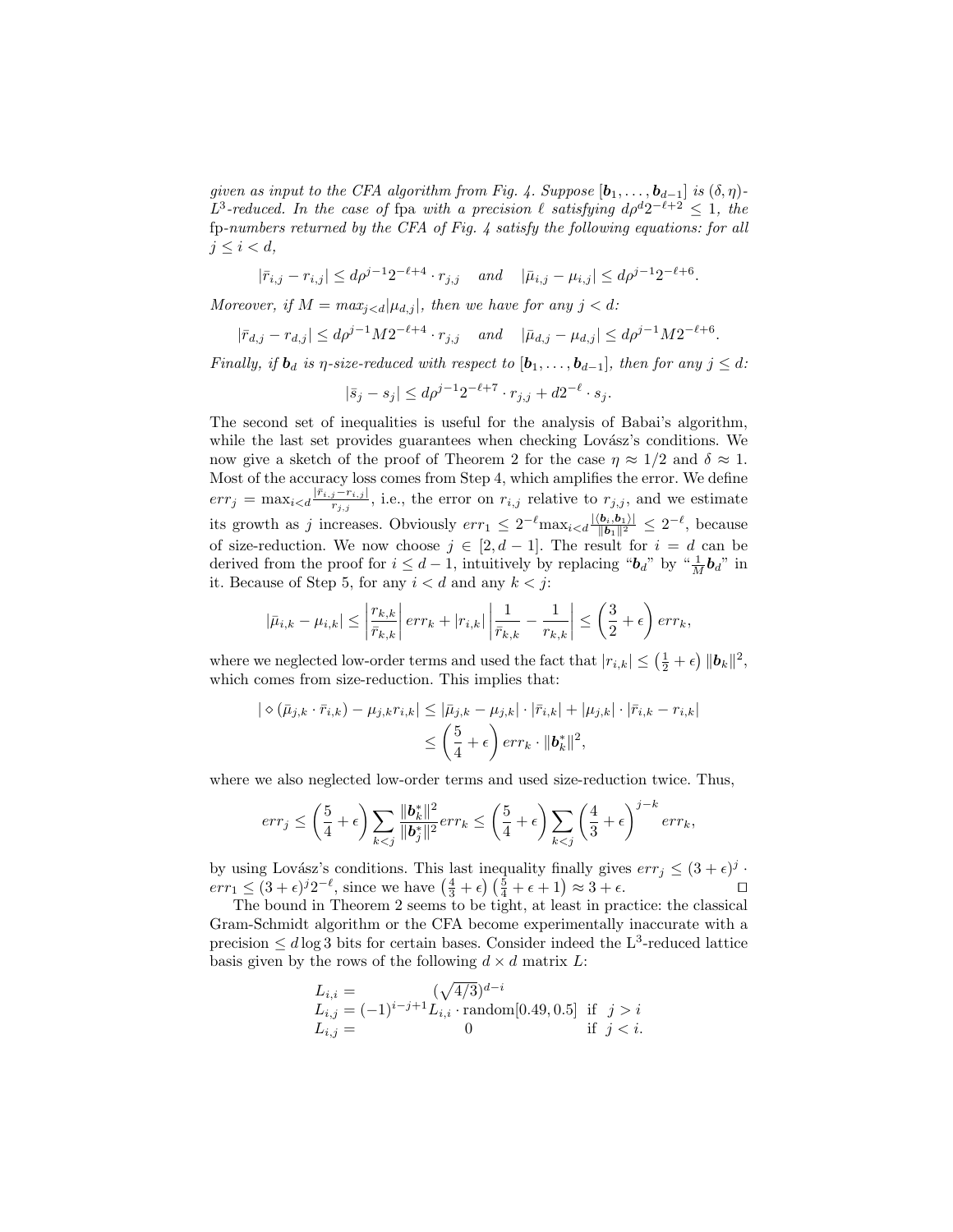To obtain an integral lattice, one can multiply L by a large scaling factor and round its entries. By definition, this matrix is already  $L^3$ -reduced. With double precision calculations, i.e., with 53-bit mantissæ, the error on the  $\mu_{i,j}$ 's becomes significant (higher than 0.5) in dimension 35. These bases show the tightness of our  $\log 3 \cdot d$  bound. By inserting a suitable random vector to such a basis, we were able to make the LLL FP routine of NTL loop forever in dimension 55 (see [28]). This invalidates the claim of [36, 37, 15] which states that double precision suffices for lattices of dimension up to  $\approx 250$  using classical Gram-Schmidt.

### 4.2 Accuracy of Babai's Nearest Plane Algorithm

To estimate the accuracy of the iterative  $fp$ -version of Babai's algorithm given in Fig. 5 and used in  $L^2$ , we first study a simpler  $fp$ -version described in Fig. 7.

**Input:** A *fp*-precision  $\ell$ , a basis  $[\boldsymbol{b}_1, \ldots, \boldsymbol{b}_d], G(\boldsymbol{b}_1, \ldots, \boldsymbol{b}_d)$ and fp numbers  $\bar{r}_{i,j}$ 's and  $\bar{\mu}_{i,j}$ 's for  $j \leq i < d$ . Output:  $x_1, \ldots, x_{d-1} \in \mathbb{Z}$  and  $\tilde{G}(\boldsymbol{b}_1, \ldots, \boldsymbol{b}_{d-1}, \boldsymbol{b}'_d)$ , where  $\boldsymbol{b}'_d = \boldsymbol{b}_d - \sum_{i < d} x_i \boldsymbol{b}_i$ . 1. Compute the  $\bar{\mu}_{d,j}$ 's for  $j < d$  with Steps 2–7 of the CFA with " $i = d$ ". 2.  $\bar{\eta} = \frac{\eta + 1/2}{2}$ . For  $i = d - 1$  downto 1 do 3. If  $|\bar{\mu}_{d,i}| \geq \bar{\eta}$ , then  $x_i := \lfloor \bar{\mu}_{d,i}^{(i+1)} \rfloor$ , else  $x_i := 0$ , 4. For  $j = 1$  to  $i - 1$  do  $\bar{\mu}_{d,j} := \diamond (\bar{\mu}_{d,j} - \diamond(x_i \cdot \bar{\mu}_{i,j})).$ 5. Compute  $G(b_1, ..., b_{d-1}, b_d)$  from  $G(b_1, ..., b_{d-1}, b_d)$ .

Fig. 7. Babai's Nearest Plane Algorithm

We use Theorem 2 to show stability properties of Babai's algorithm:

**Theorem 3.** Let  $(\delta, \eta)$  be a valid reduction factor (like in Th. 1) and  $\rho = \frac{(1+\eta)^2}{\delta - \eta^2}$ . Let  $[\mathbf{b}_1,\ldots,\mathbf{b}_d]$  in  $\mathbb{Z}^n$  be a d-dimensional lattice basis given as input to the algorithm of Fig. 7, and  $B = max_i ||b_i||$ . Suppose that  $[b_1, \ldots, b_{d-1}]$  is  $(\delta, \eta)$ - $L^3$ reduced and that the given  $\bar{r}_{i,j}$ 's and  $\bar{\mu}_{i,j}$ 's are those that would have been returned by the CFA with working precision  $\ell$ . Let  $M = max_i |\mu_{d,j}|$ . If  $\ell$  satisfies  $d^2\rho^d2^{-\ell+2} \leq 1$ , the algorithm of Fig. 7 finds integers  $x_1, \ldots, x_{d-1}$  such that for any  $i < d$ :

$$
|x_i| \leq 2(1+\eta)^{d-1-i}(M+1)
$$
 and  $\frac{|\langle b'_d, b_i^* \rangle|}{||b_i^*||^2} \leq \bar{\eta} + d\rho^d(M+1)2^{-\ell+4}.$ 

Moreover it works in time  $O(d n \ell (d + \log B))$  as long as  $\ell = O(d + \log B)$ .

Notice that by using the relation  $\log M = O(d + \log B)$  (coming from the fact that the  $d-1$  first vectors are L<sup>3</sup>-reduced), this result implies that taking  $\ell = O(d + \log B)$  is sufficient to make the  $|\mu_{d,i}|$ 's smaller than  $\eta$ . The drawback of this approach is that one should have previously computed the  $r_{i,j}$ 's and  $\mu_{i,j}$ 's with precision  $O(d + \log B)$ . This seems an overkill since  $O(d + \log M)$  bits suffice and  $M$  is usually far smaller than  $B$ . Indeed, in the case of the Euclid algorithm, the analogy is that the quotients would be computed by using all the bits of the remainders, instead of only the most significant ones.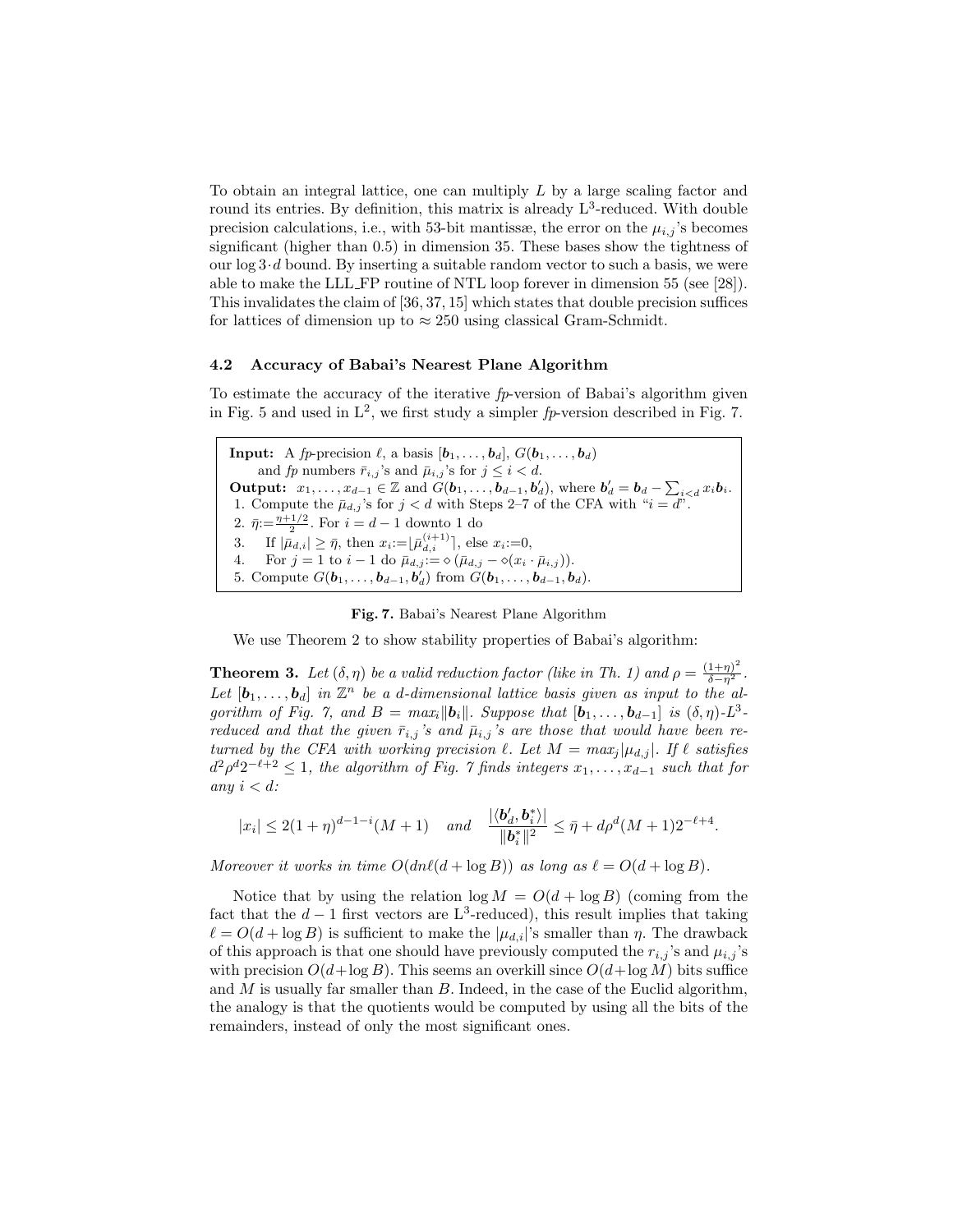The iterative Babai algorithm from Fig. 5 is a way to work around the difficulty that M cannot be tightly bounded in advance. Using only a  $O(d)$ -bit precision, it finds the  $x_i$ 's progressively by performing successive Babai steps, each one making  $log M$  decrease by  $\Omega(d)$ , until we reach  $M \leq \eta$ . This strategy is somewhat similar to the Babai routine of the floating-point  $L<sup>3</sup>$  algorithm of NTL [41], which repeatedly applies Babai's algorithm until nothing happens.

The iterative Babai algorithm will use a precision  $\ell = \left(\log \frac{(1+\eta)^2}{\delta - \eta^2} + C\right) d +$  $o(d)$  with an arbitrary  $C > 0$ . The CFA with working precision  $\ell$  gives the input  $\bar{r}_{i,j}$ 's and  $\bar{\mu}_{i,j}$ 's, which by Theorem 2 have their  $\approx Cd$  leading bits correct. Therefore, the  $r_{i,j}$ 's and  $\mu_{i,j}$ 's may not be known sufficiently well to perform Babai's algorithm in one single step, but Theorem 3 gives that their approximations suffice to make  $M = \max_{i \leq \kappa} \frac{|\langle \mathbf{b}_{\kappa}, \mathbf{b}_{i}^{*} \rangle|}{\|\mathbf{b}_{i}^{*}\|^{2}}$  $\frac{\partial_{\kappa}, \partial_{i}}{\|\mathbf{b}_{i}^{*}\|^{2}}$  decrease by  $\approx Cd$  bits. By making  $O\left(1+\frac{\log M}{d}\right)$  such calls to Babai's algorithm, size-reduction can be achieved.

**Theorem 4.** Let  $(\delta, \eta)$  be a valid pair (like in Th. 1) and  $\rho = \frac{(1+\eta)^2}{\delta - \eta^2}$ . Let  $C > 0$ be a constant. Let  $[\mathbf{b}_1,\ldots,\mathbf{b}_d]$  be a d-dimensional lattice basis in  $\mathbb{Z}^n$  given as input to the algorithm of Fig. 7, and  $B = max_i ||b_i||$ . Suppose that  $[b_1, \ldots, b_{\kappa-1}]$ is  $(\delta, \eta)$ -L<sup>3</sup>-reduced and that the given  $\bar{r}_{i,j}$ 's,  $\bar{\mu}_{i,j}$ 's are those that would have been returned by the CFA with precision  $\ell$ . Let  $M = max_{j \lt k} |\mu_{\kappa,j}|$ . If  $\ell$  satisfies  $d^2\rho^d2^{-\ell+6+Cd} \leq \eta-\frac{1}{2}$ , the algorithm of Fig. 5 provides a correct output and the returned  $\bar{r}_{\kappa,j}$ 's,  $\bar{\mu}_{\kappa,j}$ 's,  $\bar{s}_j$ 's are those that would have been returned by the CFA with precision  $\ell$ . Moreover, if  $\ell = O(d)$ , then the running time is  $O(dn(d+\ell))$  $\log B$  $(d + \log M)$ .

Proof. We start by the correctness properties of the algorithm. At the last iteration of the main loop, the computed  $X_j$ 's are all zero, which implies that nothing happens during Steps 3–6. This gives that for any  $j < \kappa$ ,  $|\bar{\mu}_{\kappa,j}| \leq \eta^{-}$ , from which we derive  $\frac{|\langle \mathbf{b}'_{\kappa}, \mathbf{b}_{i}^* \rangle|}{\|\mathbf{b}^*\|^2}$  $\frac{\partial_{\kappa}, \partial_{i}}{\|\bm{b}_{i}^{*}\|^{2}} \leq \eta$ , by using Theorem 3 and the hypothesis on  $\ell$ . This also gives the correctness of the returned  $\bar{r}_{\kappa,j}$ 's,  $\bar{\mu}_{\kappa,j}$ 's and  $\bar{s}_j$ 's.

We now consider the impact of one iteration of the main loop on  $M$ . Let  $M_1$ be the "new M" after the loop iteration. Theorem 3 and the hypothesis on  $\ell$ give the inequality:

$$
M_1 \leq \bar{\eta} + d\rho^d (1+M) 2^{-\ell+4} \leq \frac{1/2 + 2\eta}{3} + 2^{-Cd} M.
$$

As a consequence, there can be at most  $1 + \frac{1}{Cd} (\log \frac{n-1/2}{3} + \log M)$  loop iterations.

Theorem 3 gives that the cost of one loop iteration is bounded by  $O(d^2n(d+\alpha))$  $log B$ ), because during the execution of the algorithm, the entries of the Gram matrix remain integers of length bounded by  $O(d + \log B)$ . The fact that we have additional vectors in the basis (namely  $\mathbf{b}_{\kappa+1}, \ldots, \mathbf{b}_d$ ) is taken into account in the complexity bound. Finally, the overall cost of the algorithm is bounded by:

$$
O\left(d^2n(d+\log B)\left(1+\frac{\log M}{d}\right)\right) = O(dn(d+\log B)(d+\log M)).\qquad \Box
$$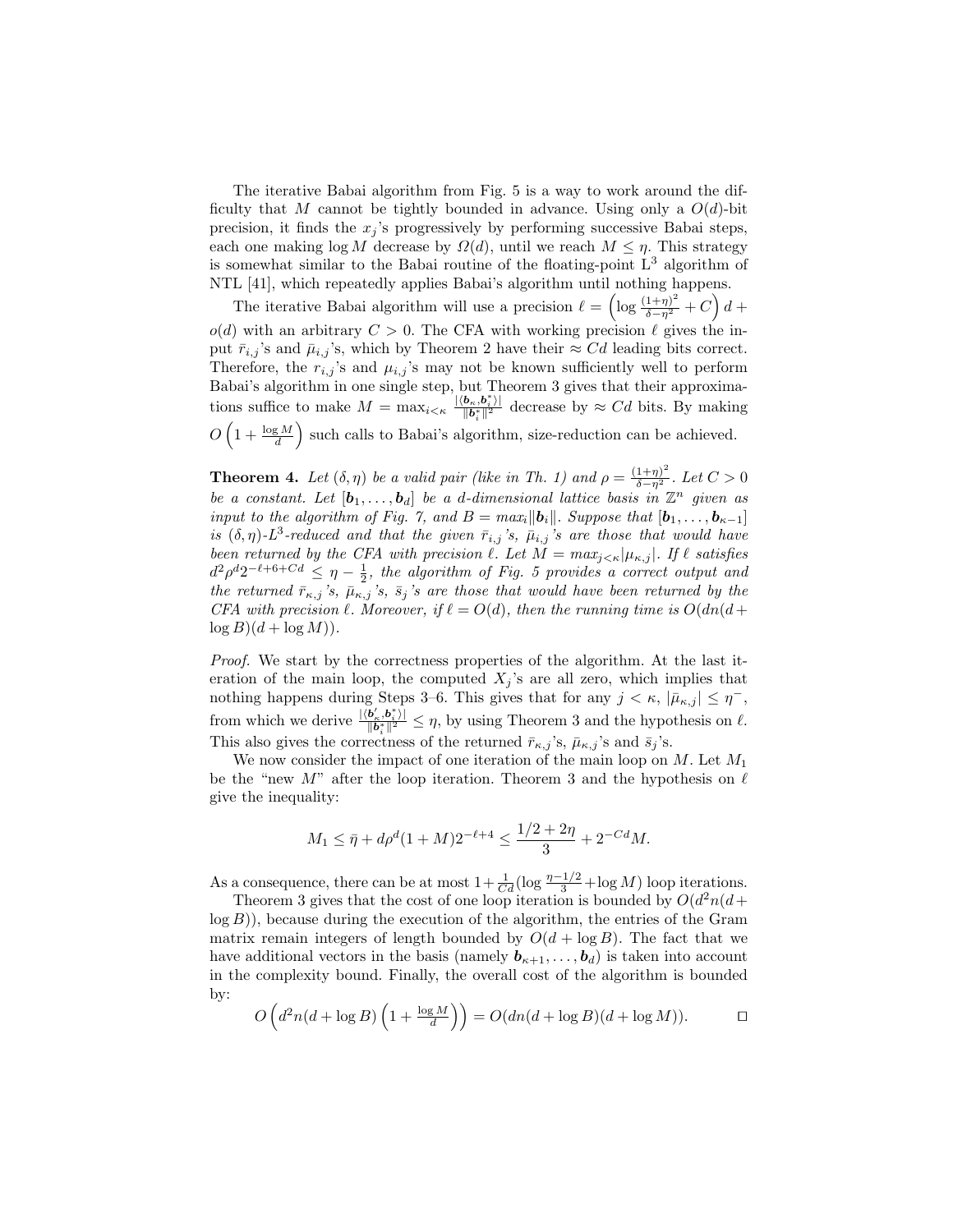## 4.3 Application to L<sup>2</sup>

We now prove the correctness of  $L^2$ . To do this, we show the following:

Theorem 5. Let  $[\boldsymbol{b}_1^{(0)},\ldots,\boldsymbol{b}_d^{(0)}]$  $\left[ \begin{smallmatrix} (0) \ d \end{smallmatrix} \right]$  in  $\mathbb{Z}^n$  be a lattice basis given as input to the  $L^2$  algorithm. For any loop iteration t, let  $[\boldsymbol{b}_1^{(t)}, \ldots, \boldsymbol{b}_d^{(t)}]$  $\binom{u}{d}$  denote the current basis at the beginning of the t-th iteration. We have:

- 1. For any  $i \leq \kappa(t) 1$ ,  $\mathbf{b}_i^{(t)}$  is  $\eta$ -size-reduced, and  $[\mathbf{b}_1^{(t)}, \dots, \mathbf{b}_{\kappa(t)}^{(t)}]$  $\binom{t}{\kappa(t)-1}$  is  $L^3$ -reduced with factor pair  $(\delta, \eta)$ .
- 2. For any  $i \leq d$ ,  $max_{j \leq i} ||\mathbf{b}_{j}^{(t)*}|| \leq max_{j \leq i} ||\mathbf{b}_{j}^{(0)*}||$  and  $||\mathbf{b}_{i}^{(t)}|| \leq \sqrt{d}max_{j \leq i} ||\mathbf{b}_{i}^{(0)}||$ .

*Proof.* Clearly, all these properties are valid for  $t = 0$ , and size-reduction comes from Theorem 4. Assume now that we are performing the t-th loop iteration.

We now show that Lovász's tests work as desired. Recall that  $b_{\kappa}$  is swapped with  $b_i$  for  $i < \kappa$  if and only if for any  $j \in [i, \kappa - 1]$  we have  $\bar{s}_j \leq \bar{\delta} \bar{r}_{j,j}$ . Assume first that  $\mathbf{b}_{\kappa}$  is swapped with  $\mathbf{b}_{i}$ . Theorem 2 gives that:

$$
s_j(1 - d2^{-\ell}) \le \bar{r}_{j,j}(\bar{\delta} + d\rho^{j-1}2^{-\ell+8}).
$$

Therefore, as soon as  $d\rho^d 2^{-\ell+5} \leq 1 - \delta$ , if a swap is done in L<sup>2</sup> then Lovász's condition was not fulfilled for the factor  $\frac{2-\delta}{3} \in (\delta, 1)$ . On the opposite, assume that  $\mathbf{b}_{\kappa}$  and  $\mathbf{b}_{j}$  are not swapped. Theorem 2 gives:

$$
s_j(1 + d2^{-\ell}) \ge r_{j,j}(\bar{\delta} - d\rho^{j-1}2^{-\ell+8}).
$$

Thus, as soon as  $d\rho^d 2^{-\ell+4} \leq 1 - \delta$ , if there is no swap, then Lovász's condition was fulfilled for  $\delta$ . This gives the first statement for the new loop iteration. For the second statement, observe that during a swap between  $\mathbf{b}_k$  and  $\mathbf{b}_{k-1}$ :

- $||\mathbf{b}_{k-1}^{*new}|| \le ||\mathbf{b}_{k-1}^{*old}||$  because of Lovász's condition,
- $\|b_k^{*new}\| \le \|b_{k-1}^{*old}\|$  because  $b_k^{*new}$  is an orthogonal projection of  $b_{k-1}^{*old}$ ,

which gives the first part of the second statement. Finally, if  $b_i^{(t)}$  appears during the execution of the algorithm and is size-reduced, we have:

$$
\|\bm{b}_i^{(t)}\|^2 \leq d\cdot \max_{j\leq i}\|\bm{b}_j^{(t)*}\|^2 \leq d\cdot \max_{j\leq i}\|\bm{b}_j^{(0)*}\|^2 \leq d\cdot \max_{j\leq i}\|\bm{b}_j^{(0)}\|^2.
$$

This proves the second part for  $i < \kappa(t)$ . If  $i \geq \kappa(t)$ , we consider the largest  $t' < t$  such that  $\kappa(t'+1)-1 = i$ . The iteration  $t'$  was the one which created  $\boldsymbol{b}_i^{(t)}$ . If  $t'$  does not exist, this vector is an initial vector and the result is obvious. Otherwise  $\mathbf{b}_i^{(t)} = \mathbf{b}_{\kappa(t'+1)}^{(t'+1)}$  $\frac{(t'+1)}{\kappa(t'+1)-1}$  is size-reduced at the  $(t'+1)$ -th iteration. Thus we have  $\|\bm{b}_i^{(t)}\|^2 \le d \cdot \max_{j \le \kappa(t'+1)-1} \|\bm{b}_j^{(0)}\|^2$ . Since  $\kappa$  cannot increase by more than 1 in a single iteration, we must have  $i \geq \kappa(t'+1)-1$ , which ends the proof.

## 5 Complexity Analysis of the  $L^2$  Algorithm

We now prove the complexity statement of Theorem 1.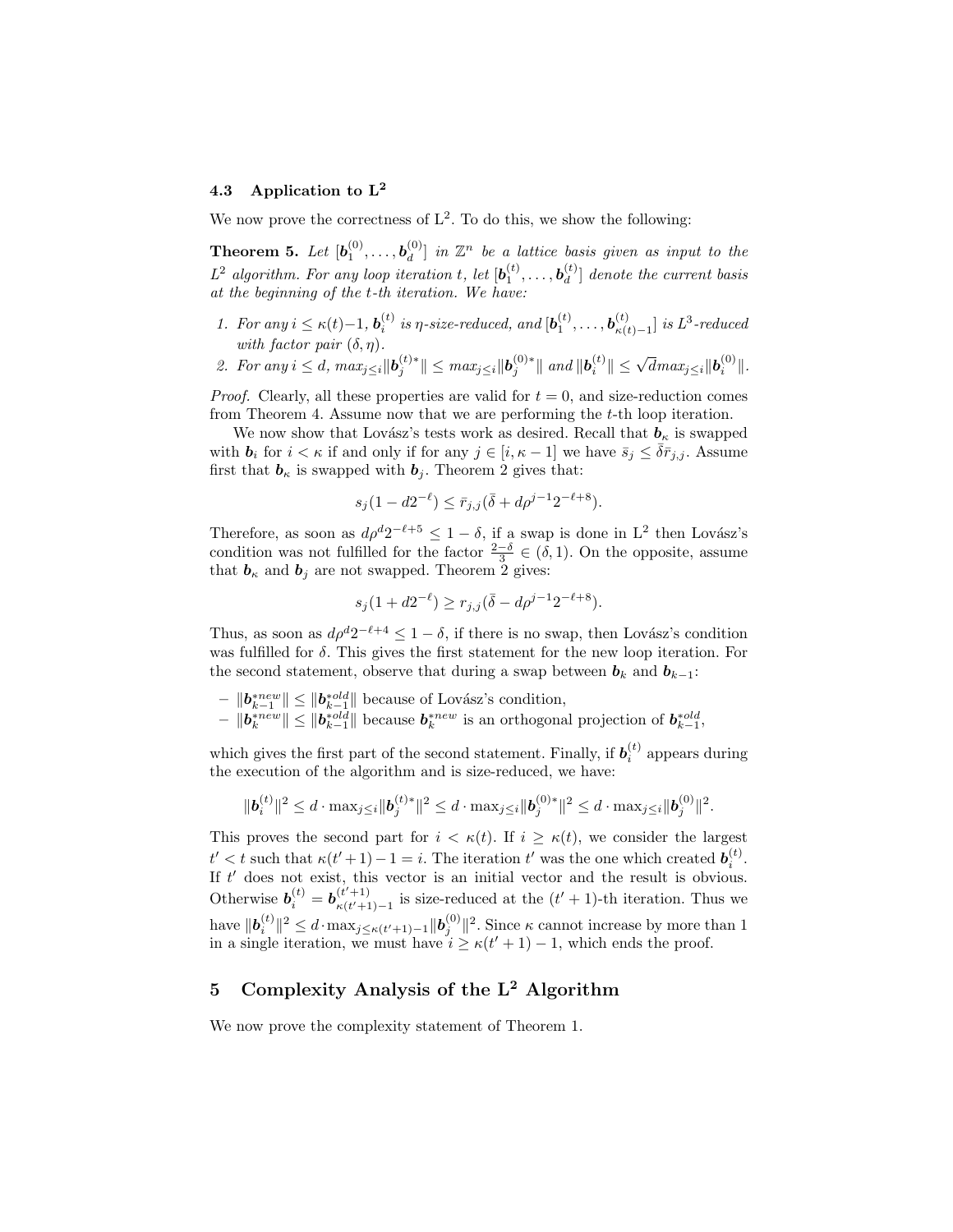# 5.1 On the Number of Loop Iterations of  $L^2$

In Section 4.3, we showed that the accuracy suffices to check Lovász's conditions. For any Lovász test, either  $\kappa$  increases or decreases by one and when it decreases, the quantity  $\prod_{i=1}^d ||b_i^*||^{2(d-i)}$  decreases by a factor of at least  $\frac{3}{2\delta+1} > 1$ . It is a standard  $L^3$  argument that this quantity is actually an integer (it is a product of squared volumes of integer lattices) and is initially bounded by  $B^{O(d^2)}$ . But during the execution of the algorithm, the difference between the numbers of decreases and increases of  $\kappa$  is exactly d, so there are at most  $O(d^2 \log B)$  loop iterations.

In the rest of this section we show how to achieve the complexity bound  $O(d^4 n \log B(d + \log B))$ . This is done by generalizing a cascade phenomenon which appears in the analyses of the Euclidean and Gaussian algorithms.

### 5.2 Analyses of the Euclidean Algorithm

As mentioned in the introduction, the  $L^3$  algorithm can be viewed as a highdimensional generalisation of the Euclidean algorithm to compute gcds. But this analogy is incomplete: the Euclidean algorithm has a quadratic complexity bound, whereas the  $L^3$  algorithm is cubic for any fixed dimension. In some sense, the analysis of the standard  $L<sup>3</sup>$  algorithm corresponds to a naive analysis of the Euclidean algorithm which also gives a cubic complexity. Recall the Euclidean algorithm: given as input two numbers  $r_0 > r_1 > 0$ , Euclid successively computes the quotients  $q_i$  and remainders  $r_i$  defined by  $q_i = \lfloor r_{i-1}/r_i \rfloor$  and  $r_{i+1} = r_{i-1}$  –  $q_i r_i$ , until  $r_{\tau+1} = 0$  for some  $\tau$ . Then  $r_{\tau}$  is the gcd of  $r_0$  and  $r_1$ . It is wellknown that the remainders decrease at least geometrically, so that the number of Euclidean divisions is  $\tau = O(\log r_0)$ . A naive analysis of the Euclidean algorithm states that the algorithm performs  $O(\log r_0)$  arithmetic operations on integers of lengths bounded by  $O(\log r_0)$ , so that the overall cost is bounded by  $O(\log^3 r_0)$ . A well-known more subtle analysis notices that the cost of computing  $q_i$  and  $r_{i+1}$ without fast integer arithmetic is bounded by  $O(\log r_{i-1} \cdot \log q_i) = O(\log r_0 \cdot (1+\epsilon))$  $\log r_{i-1} - \log r_i$ )). Summed over all the steps, all but two terms "log  $r_i$ " vanish, leading to the classical quadratic complexity bound.

This improved Euclidean analysis cannot unfortunately be extended to the standard  $L^3$ , because the GSO coefficients are too big. The bit-length of the numerator and denominator of most GSO coefficients is  $O(d \log B)$ : computing the exact GSO of an  $L^3$ -reduced basis already takes cubic time. Surprisingly, the improved Euclidean analysis can be extended to  $L^2$ : this would not be possible without a working precision independent of  $\log B$ . The main difficulty is to generalize the cancellation of all but a very few terms in the sum of the costs of consecutive loop iterations. In the Euclidean and Gaussian algorithms, this cancellation is trivial because two consecutive costs compensate each other directly. The phenomenon is much more complicated in higher dimension: the cost of the t-th iteration will not necessarily be balanced by the cost of the previous  $(t-1)$ -th iteration, but by the cost of the t'-th iteration for some  $t' < t$ . Special care must be taken so that the  $t$ 's do not collide.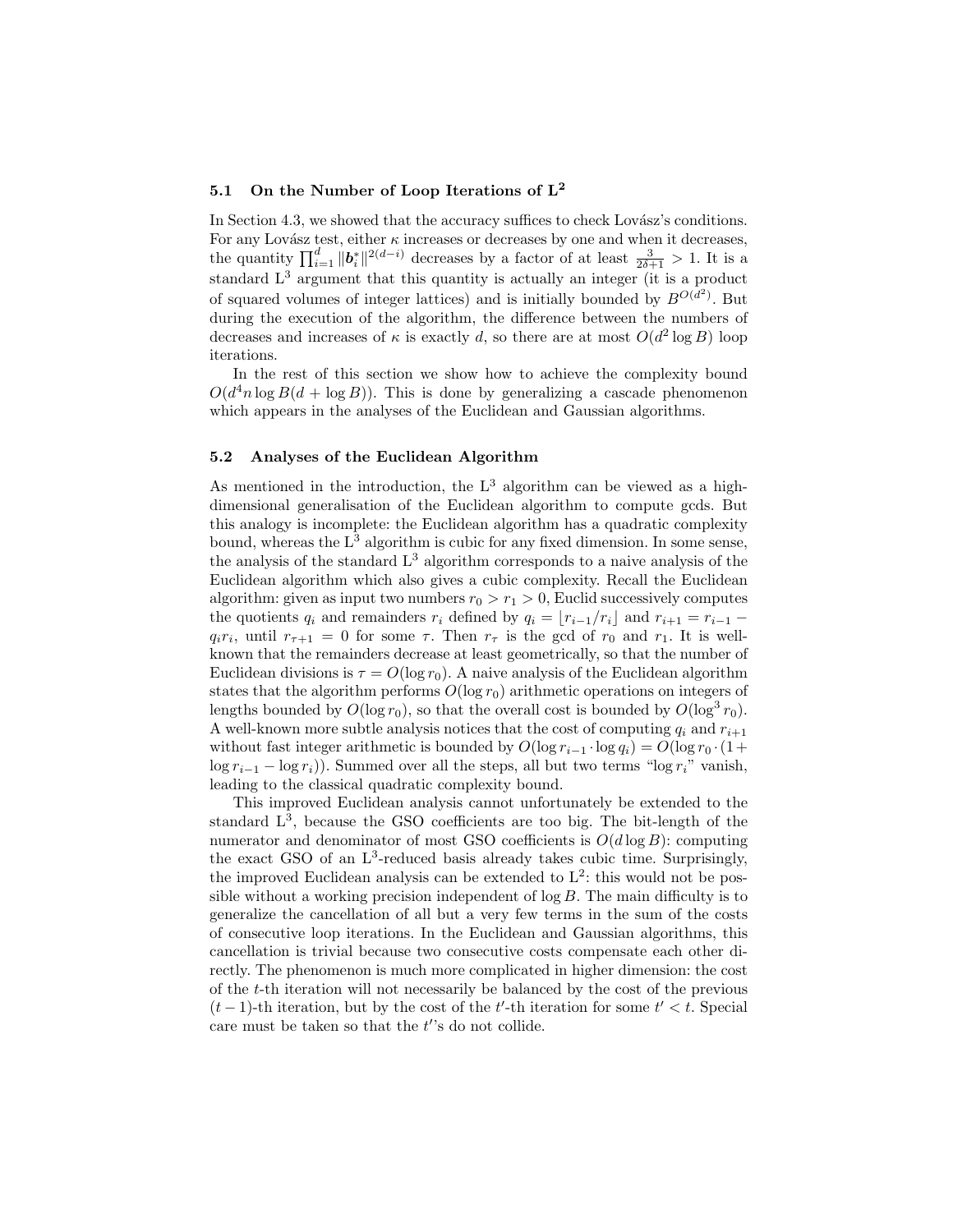#### 5.3 A Cascade in Arbitrary Dimension

In this subsection we complete the proof of Theorem 1. We already know that the number of loop iterations is  $\tau = O(d^2 \log B)$ . The t-th loop iteration costs  $O(dn(d + \log B)(d + \log M(t)))$  where  $M(t) = \max_{j \le \kappa(t)} |\mu_{\kappa(t),j}(t)|$ . By analogy with the Euclidean algorithm, we make terms cancel out in the sum over the loop iterations of the "log  $M(t)$ 's". For this purpose, we define the index  $\alpha(t)$  as the smallest swapping index since the last time  $\kappa$  was at least  $\kappa(t)$ .

**Lemma 1.** Let t be a loop iteration. Let  $\phi(t) = max(t' < t | \kappa(t') \geq \kappa(t))$  if it exists and 1 otherwise, and let  $\alpha(t) = min(\kappa(t') | t' \in [\phi(t), t)] - 1$ . Then we have  $\log M(t) \leq d + \log \|\mathbf{b}_{\epsilon(t)}^{(t)}\|$  $\frac{d(t)}{d\kappa(t)}\|-\log\|\bm{b}_{\alpha(t)}^{(t)}\|$  $\alpha(t)$ .

We are to subdivide the sum of the  $\log M(t)$ 's over the successive loop iterations into  $O(d)$  subsums according to the value of  $\kappa(t)$ :

$$
\sum_{t\leq\tau}\left[d+\log\|\bm{b}^{(t)}_{\kappa(t)}\|-\log\|\bm{b}^{(t)}_{\alpha(t)}\|\right]\leq\tau d+\sum_{k=2}^d\sum_{\{t|\kappa(t)=k\}}\left[\log\|\bm{b}^{(t)}_k\|-\log\|\bm{b}^{(t)}_{\alpha(t)}\|\right].
$$

For each of these subsums, we keep  $k-1$  positive terms and  $k-1$  negative terms, and make the others vanish in a progressive cancellation. Terms proportional to d can appear from such cancellations, but they will be absorbed in " $O(\tau d)$ ". The crucial point to do this is the following:

**Lemma 2.** Let  $k \in [2, d]$  and  $t_1 < \ldots < t_k$  be loop iterations of the  $L^2$  algorithm such that for any  $j \leq k$ ,  $\kappa(t_j) = k$ . Then there exists  $j < k$  with:

$$
\|\mathbf{b}_{\alpha(t_j)}^{(t_j)}\| \ge d(\delta - \eta^2)^{-d/2} \|\mathbf{b}_k^{(t_k)}\|.
$$

To prove this result, we need the following technical fact:

with an integer lattice ensures that:

**Lemma 3.** Let T and j be integers such that  $\kappa(T) > j > \kappa(T + 1)$ . We have:  $max_{i\leq j} \|\mathbf{b}_{i}^{(T+1)*}\| \leq max_{i\leq j} \|\mathbf{b}_{i}^{(T)*}\|$  and  $max_{i\leq j} \|\mathbf{b}_{i}^{(T+1)}\| \leq \sqrt{d} \cdot max_{i\leq j} \|\mathbf{b}_{i}^{(T)}\|$ .

It is now possible to finish the complexity analysis. Let  $k \in [2, d]$  and  $t_1$ ...  $\langle t_{\tau_k} \rangle = \{t \leq \tau \mid k(t) = k\}.$  We extract from the global sum the terms corresponding to these loop iterations. Theorem 5 and the fact we are dealing

$$
\sum_{i=1}^{\tau_k} \log \frac{\| \boldsymbol{b}_{k}^{(t_i)} \|}{\| \boldsymbol{b}_{\alpha(t_i)}^{(t_i)} \|} \leq (k-1) \log(\sqrt{d}B) + \sum_{i=k}^{\tau_k} \log \| \boldsymbol{b}_{k}^{(t_i)} \| - \sum_{i=1}^{\tau_k - k + 1} \log \| \boldsymbol{b}_{\alpha(t_i)}^{(t_i)} \|.
$$

Lemma 2 helps to tighly bound the right-hand term above. First, we apply it with  $t_1, \ldots, t_k$ . This shows that there exists  $j < k$  such that  $\|\boldsymbol{b}_k^{(t_k)}\| \leq d(\delta (\eta^2)^{-d/2} \| \bm{b}^{(t_j)}_{\alpha(t)}\|$  $\alpha(t_j)$ . The indices " $i = k$ " in the positive sum and " $i = j$ " in the negative sum cancel out and a term  $\frac{d}{2} \log((\delta - \eta^2)^{-1}) + \log d$ " appears. Then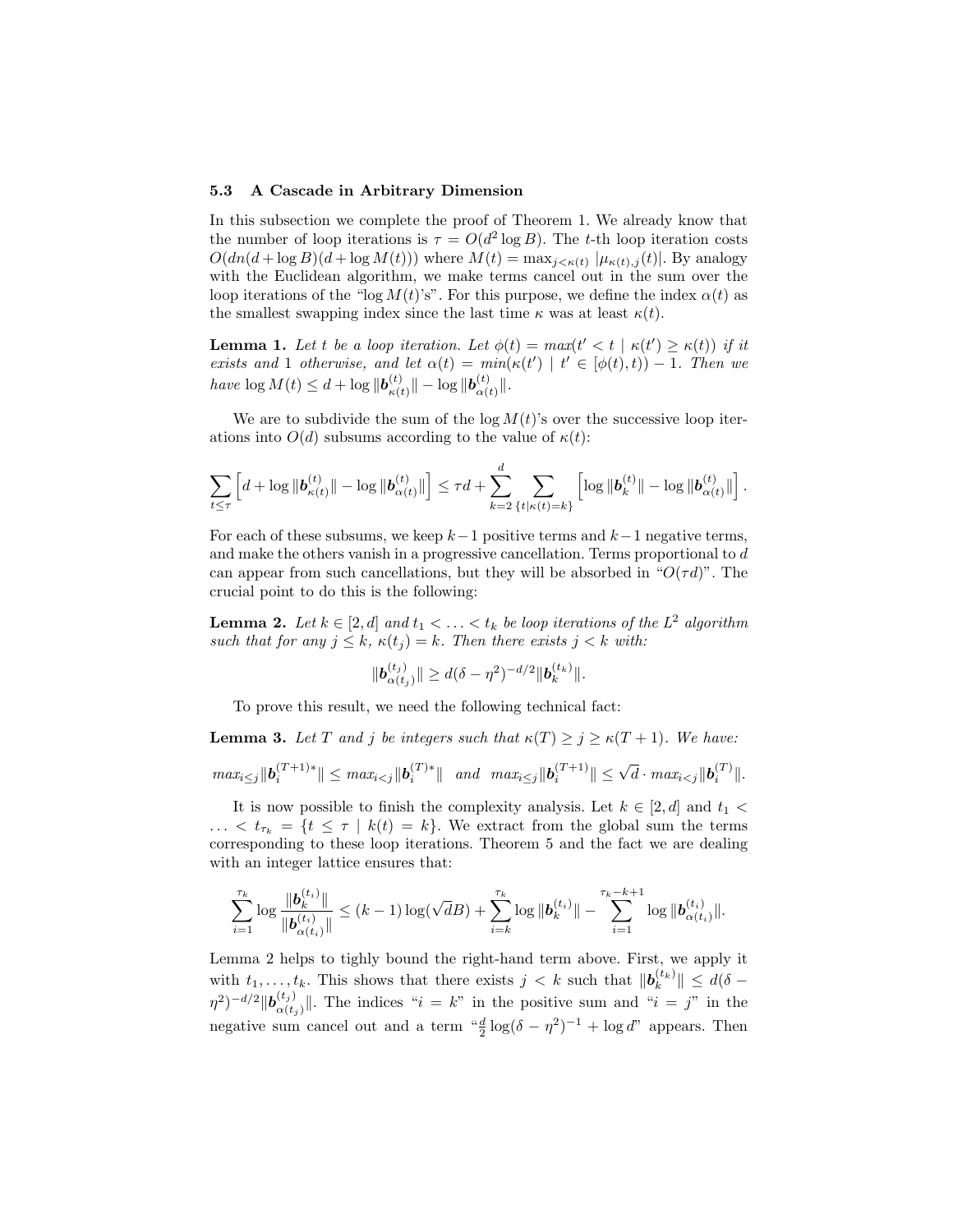we use Lemma 2 with  $t_{k+1}$  and the  $k-1$  first  $t_i$ 's that remain in the negative sum. It is easy to see that  $t_{k+1}$  is larger than any of them, so that we can have another "positive-negative" pair which cancels out in a  $\frac{d}{2} \log(\delta - \eta^2)^{-1} + \log d$ ". We perform this operation  $\tau_k - k + 1$  times, to obtain:

$$
\sum_{i=1}^{\tau_k} \log \frac{\| \bm{b}_{k}^{(t_i)} \|}{\| \bm{b}_{\alpha(t_i)}^{(t_i)} \|} \leq (k-1) \log(\sqrt{d}B) + \tau_k \left[ \frac{d}{2} \log(\delta - \eta^2)^{-1} + \log d \right].
$$

The fact that  $\sum_{k} \tau_k = \tau$  finally gives  $\sum_{t \leq \tau} (d + \log M(t)) = O(\tau d + d^2 \log(dB)).$ 

## Acknowledgments

We thank Richard Brent, Guillaume Hanrot, Claus Peter Schnorr and Paul Zimmermann for numerous discussions and anonymous referees for comments which improved the presentation of the results.

## References

- 1. LIDIA 2.1.3. A C++ library for computational number theory. http://www.informatik.tu-darmstadt.de/TI/LiDIA/.
- 2. IEEE 754. IEEE standard for binary floating-point arithmetic.
- 3. L. Babai. On Lovász lattice reduction and the nearest lattice point problem. Combinatorica, 6:1–13, 1986.
- 4. C. Batut, K. Belabas, D. Bernardi, H. Cohen, and M. Olivier. PARI/GP computer package version 2. Université de Bordeaux I. http://pari.math.u-bordeaux.fr/
- 5. Å. Björck. Numerical Methods for Least Squares Problems. SIAM, 1996.
- 6. D. Boneh. Twenty years of attacks on the RSA cryptosystem. Notices of the AMS, 46(2):203– 213, 1999.
- 7. D. Boneh and G. Durfee. Cryptanalysis of RSA with private key d less than  $n^{0.292}$ . In Proc. of Eurocrypt '99, volume 1592 of Lecture Notes in Computer Science, pages 1–11. Springer-Verlag, 1999.<br>8. H. Cohen.
- 8. H. Cohen. A Course in Computational Algebraic Number Theory. Springer-Verlag, 1995. Second edition.
- 9. D. Coppersmith. Small solutions to polynomial equations, and low exponent RSA vulnerabilities. J. of Cryptology, 10(4):233–260, 1997.
- 10. O. Goldreich, S. Goldwasser, and S. Halevi. Public-key cryptosystems from lattice reduction problems. In Proc. of Crypto '97, volume 1294 of Lecture Notes in Computer Science, pages 112–131. Springer-Verlag, 1997.
- 11. G. Golub and C. van Loan. Matrix Computations. Johns Hopkins Univ. Press, 1996.
- 12. M. Grötschel, L. Lovász, and A. Schrijver. Geometric Algorithms and Combinatorial Optimization. Springer-Verlag, 1993.
- 13. C. Hermite. Extraits de lettres de M. Hermite à M. Jacobi sur différents objets de la théorie des nombres, deuxième lettre. *J. Reine Angew. Math.*, 40:279–290, 1850. Also available in pp122–135 of the first volume of Hermite's complete works, published by Gauthier-Villars.
- 14. N. A. Howgrave-Graham and N. P. Smart. Lattice attacks on digital signature schemes. Design, Codes and Cryptography, 23:283–290, 2001.
- 15. H. Koy and C. P. Schnorr. Segment LLL-reduction of lattice bases. In Proc. of CALC '01, volume 2146 of Lecture Notes in Computer Science, pages 67-80. Springer-Verlag, 2001.
- 16. H. Koy and C. P. Schnorr. Segment LLL-reduction with floating point orthogonalization. In Proc. of CALC '01, volume 2146 of Lecture Notes in Computer Science, pages 81–96. Springer-Verlag, 2001.
- 17. J. C. Lagarias and A. M. Odlyzko. Solving low-density subset sum problems. Journal of the Association for Computing Machinery, January 1985.
- 18. C. L. Lawson and R. J. Hanson. *Solving Least Squares Problems*. SIAM, 1995.<br>19. A. K. Lenstra, H. W. Lenstra, Jr., and L. Lovász. Factoring polynomials with rational coeffi-
- cients. Math. Ann., 261:513–534, 1982. 20. H. W. Lenstra, Jr. Integer programming with a fixed number of variables. Technical report,
- Mathematisch Instituut, Universiteit van Amsterdam, April 1981. Report 81-03.